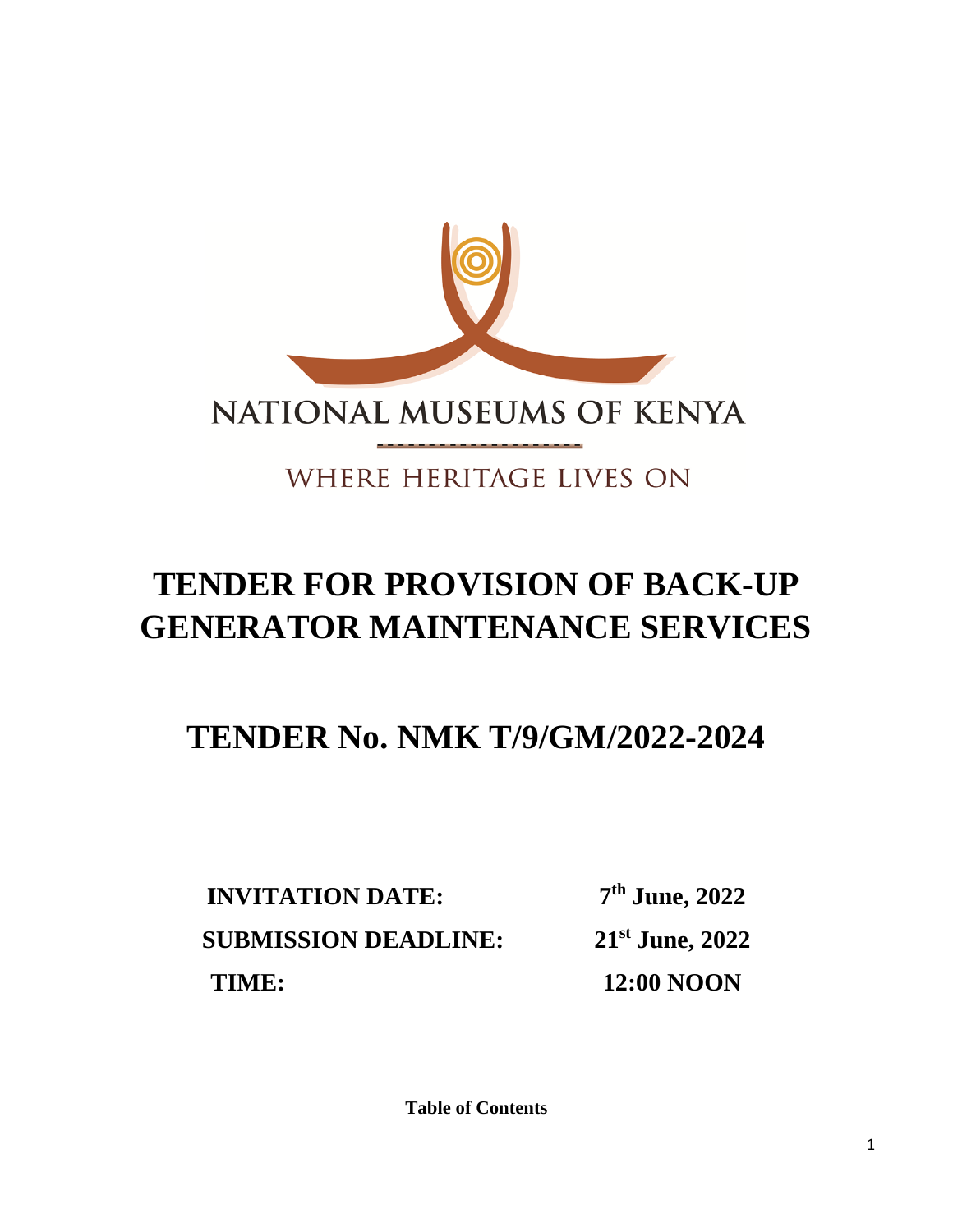|                 | 15 |
|-----------------|----|
|                 | 17 |
|                 |    |
|                 |    |
| Site Visit Form |    |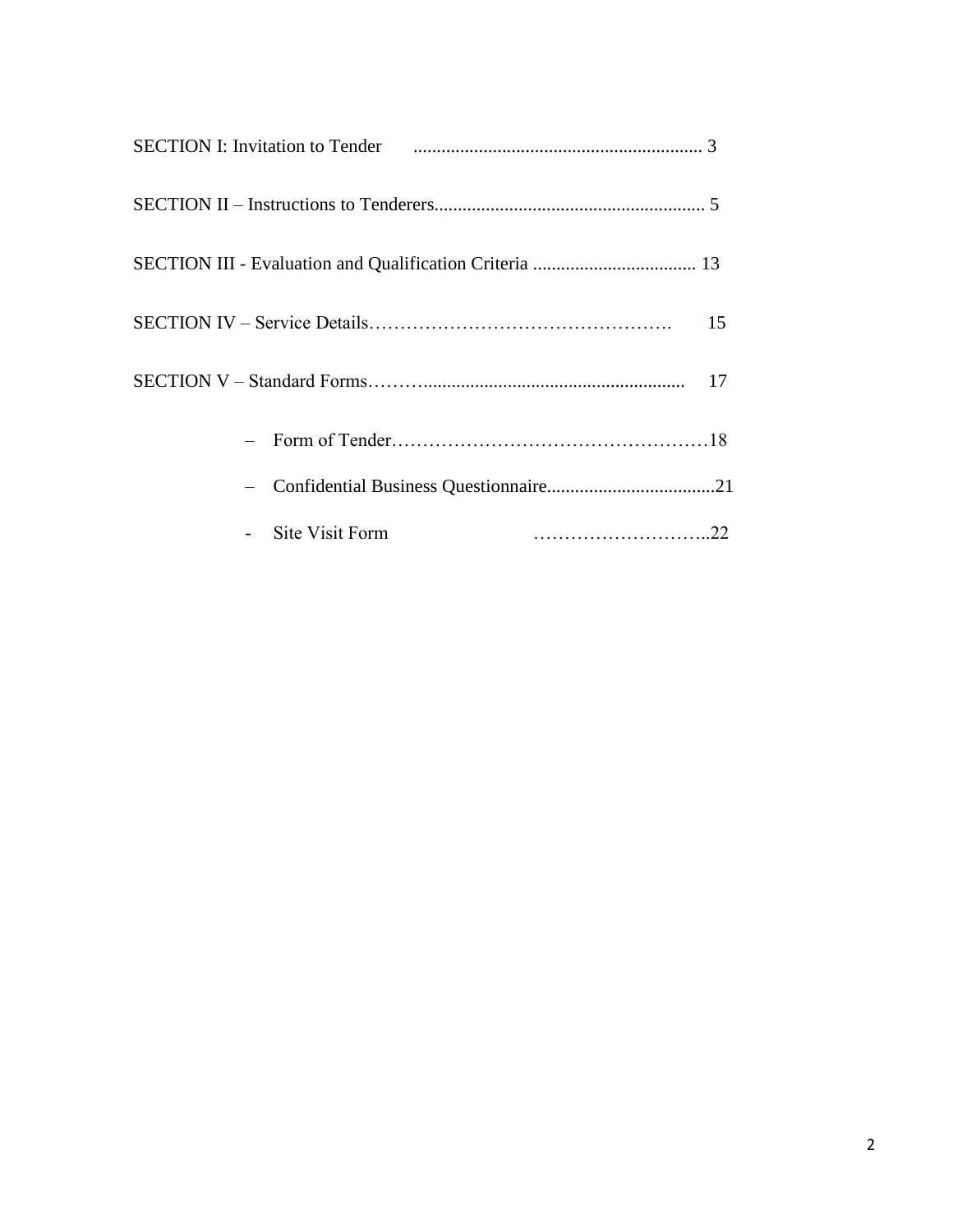# **1. SECTION I – INVITATION TO TENDERS**

- *1.* The National Museums of Kenya (NMK) invites sealed tenders for Service and Maintenance of Back-up Generator for a period of two (2) years.
- 2. Tendering will be conducted under open competitive tendering method using a standardized tender document and is open to all eligible tenderers. Tenderers will be allowed to tender for one or more items.
- 3. Interested tenderers may obtain further information and inspect the Tender Document during office hours between 0900 and 1600 hours in the Office of the Principal Procurement Officer at the National Museums of Kenya along Museum Hill. A complete set of tender documents may be obtained upon payment of a non-refundable fee of **KES 1,000.00** in cash or Banker's Cheque and payable at the cash office, Heritage Centre, National Museums of Kenya Head Quarters.
- 4. Tender document may also be viewed and/or downloaded for free from the organization's website: **[www.museums.or.ke.](http://www.museums.or.ke/)** Tenderers who download the tender document must forward their particulars immediately to Email: [procurement@museums.or.ke](mailto:procurement@museums.or.ke) to facilitate any further clarifications or addenda
- 5. Each tender must be accompanied by a **Tender Security** in cash or bank guarantee of **Ksh. 50,000.00** only that shall be valid for sixty (60) days from the date of closing of the tender.
- 6. **The Tenderer shall chronologically serialize all pages of the tender documents submitted**
- 7. Completed tenders must be returned on or before Tuesday **21st June, 2022** *at 12:00 Noon (EA Time).*
- 8. The addresses referred to above are:
	- *a) Address for obtaining further information and for purchasing tender documents:-*

**Office of the Principal Procurement Officer, National Museums of Kenya, Headquarters on Museum Road, P.O Box 40658- 00100 Nairobi. Tel: +254-20-8164134, +254-20-8164135, +254 721308485 Email: procurement @museums.or.ke**

*b) Address for submission and opening of tenders.*

**Director General, National Museums of Kenya, Headquarters on Museum Road, P.O Box 40658- 00100 Nairobi. Tel: +254-20-8164134, +254-20-8164135, +254 721308485 Email: dgnmk @museums.or.ke**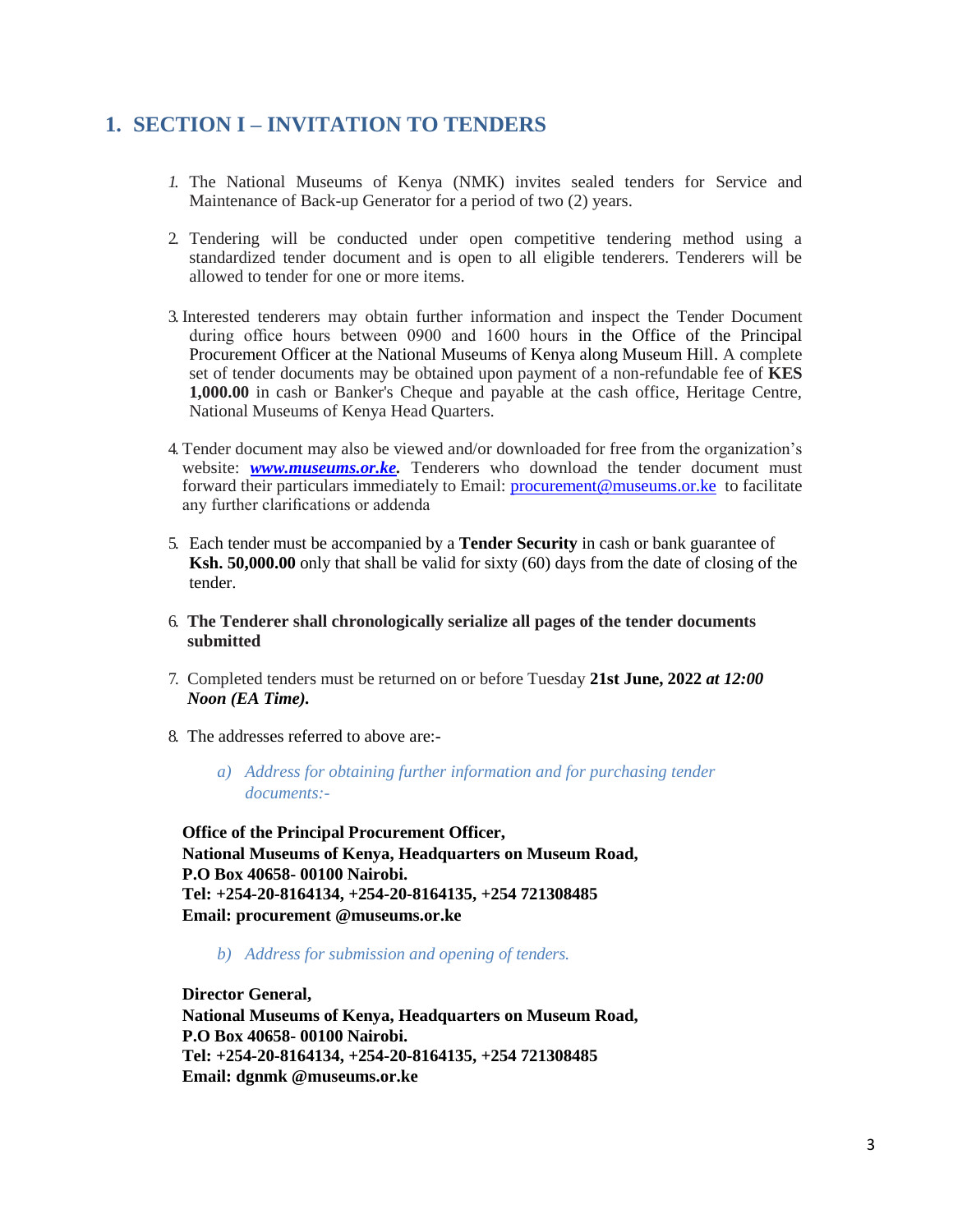Completed tender documents are to be enclosed in plain sealed envelopes, marked with the tender number, addressed to:

> **Director General, National Museums of Kenya, Headquarters on Museum Road,**

**P.O Box 40658- 00100 Nairobi.**

and deposited in the tender box provided at the entrance of Earth Sciences Building

Tenders will be opened immediately after the deadline date and time specified above or

9.0 any deadline date and time specified later. Tenders will be publicly opened in the presence of the Tenderers' designated representatives who choose to attend at the address below.

10.0 Late tenders and those submitted electronically will **NOT** be accepted.

\_\_\_\_\_\_\_\_\_\_\_\_\_\_\_\_\_\_\_\_\_\_\_\_\_\_\_\_\_ **Date\_\_\_\_\_\_\_\_\_\_\_\_\_\_\_\_\_\_\_\_\_\_**

**Mwania Mutinda**

**For: Director General**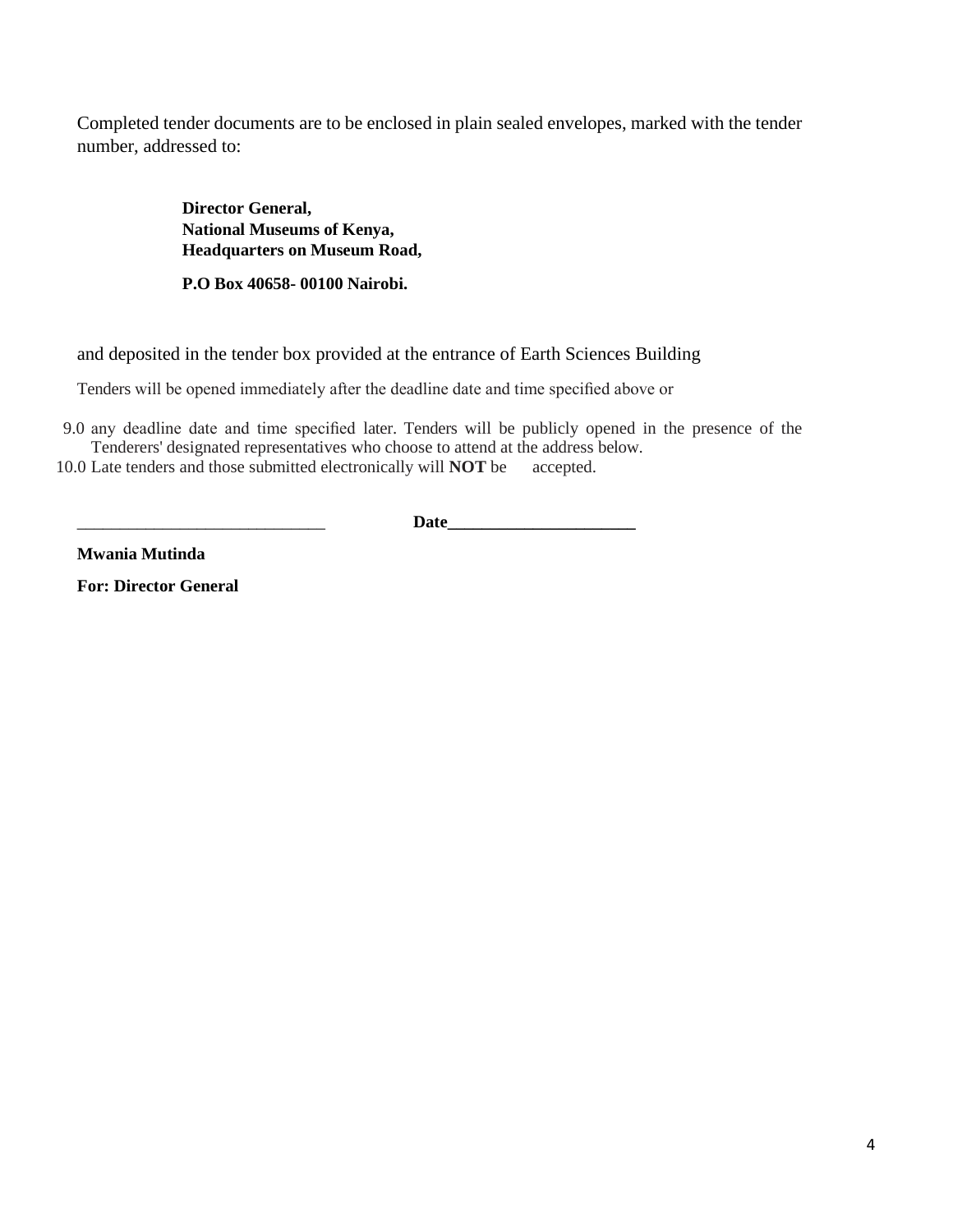# **2. SECTION II - INSTRUCTIONS TO TENDERERS**

## **2.1.Eligible Tenderers**

- 2.1.1. This Invitation to tender is open to all tenderers eligible as described in the instructions to tenderers. Successful tenderers shall provide the services for the stipulated duration from the date of commencement (hereinafter referred to as the term) specified in the tender documents.
- 2.1.2. The NMK's employees, committee members, board members and their relative (spouse and children) are not eligible to participate in the tender unless where specially allowed under section 131 of the Act.
- 2.1.3. Tenderers shall provide the qualification information statement that the tenderer (including all members, of a joint venture and subcontractors) is not associated, or have been associated in the past, directly or indirectly, with a firm or any of its affiliates which have been engaged by the NMK to provide consulting services for the preparation of the design, specifications, and other documents to be used for the procurement of the services under this Invitation for tenders.
- 2.1.4. Tenderers involved in corrupt or fraudulent practices or debarred from participating in public procurement shall not be eligible.

## **2.2. Cost of Tendering**

- 2.2.1 The Tenderer shall bear all costs associated with the preparation and submission of its tender, and the NMK, will in no case be responsible or liable for those costs, regardless of the conduct or outcome of the tendering process.
- 2.2.2 The price to be charged for the tender document shall not exceed Kshs. 1,000/=
- 2.2.3 The NMK shall allow the tenderer to review the tender document free of charge before purchase.

#### **2.3. Contents of Tender Documents**

- 2.3.1. The tender document comprises of the documents listed below
	- i. Instructions to tenderers
	- ii. General Conditions of Contract
	- iii. Special Conditions of Contract
	- iv. Schedule of Requirements
	- v. Details of service
	- vi. Form of tender
	- vii. Price schedules
	- viii. Contract form
	- ix. Confidential business questionnaire form
	- x. Tender security form
	- xi. Performance security form
	- 2.3.2. The Tenderer is expected to examine all instructions, forms, terms, and specifications in the tender documents. Failure to furnish all information required by the tender documents or to submit a tender not substantially responsive to the tender documents in every respect will be at the tenderers risk and may result in the rejection of its tender.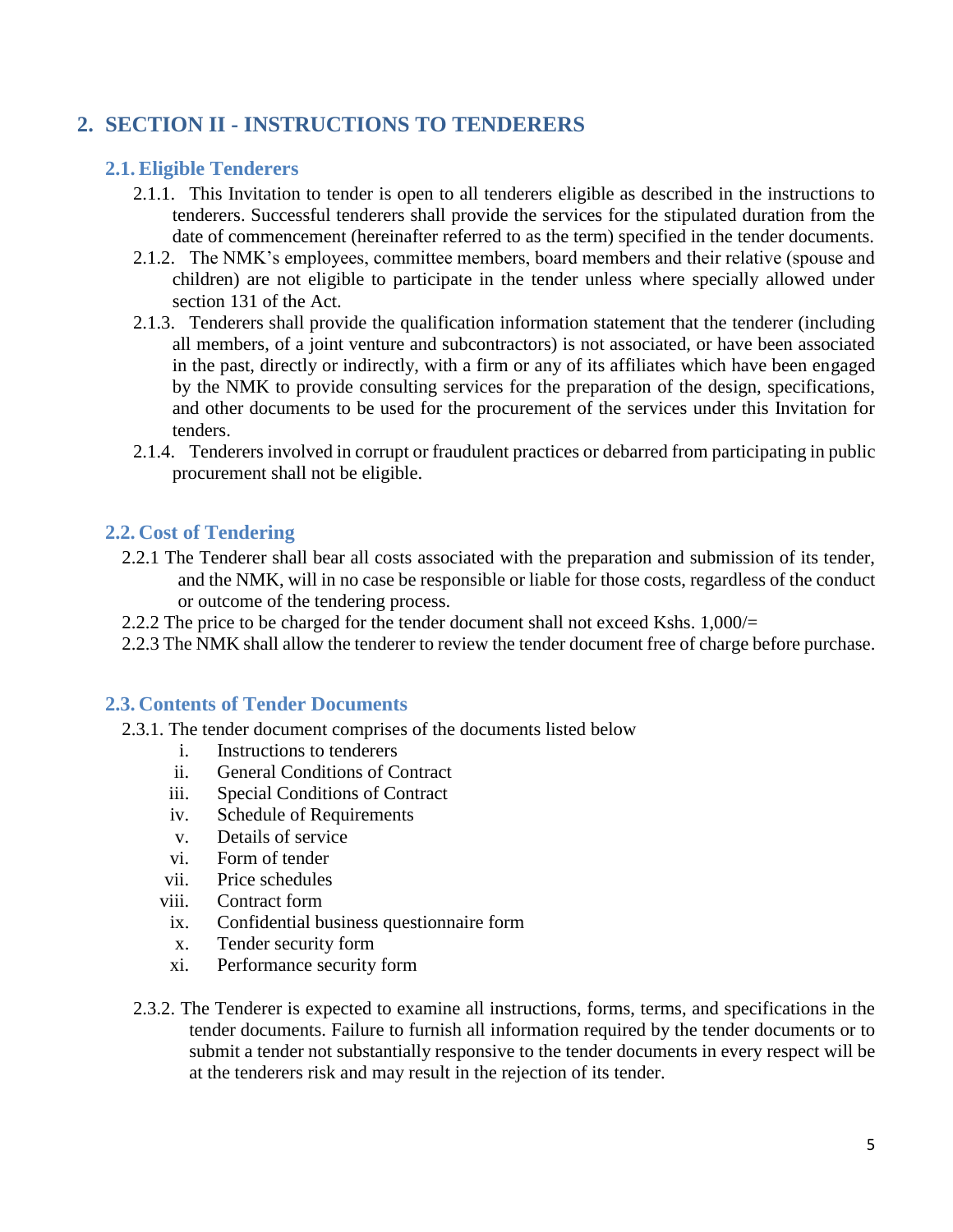# **2.4. Clarification of Documents**

- 2.4.1 A prospective candidate making inquiries of the tender document may notify the NMK in writing or by post, fax or email at the entity's address indicated in the Invitation for tenders. The NMK will respond in writing to any request for clarification of the tender documents, which it receives no later than seven (7) days prior to the deadline for the submission of tenders, prescribed by the NMK. Written copies of the Procuring entities response (including an explanation of the query but without identifying the source of inquiry) will be sent to all prospective tenderers who have received the tender documents"
- 2.4.2. The NMK shall reply to any clarifications sought by the tenderer within 3 days of receiving the request to enable the tenderer to make timely submission of its tender

# **2.5. Amendment of Documents**

- 2.5.1. At any time prior to the deadline for submission of tenders, the NMK, for any reason, whether at its own initiative or in response to a clarification requested by a prospective tenderer, may modify the tender documents by issuing an addendum.
- 2.5.2. All prospective tenderers who have obtained the tender documents will be notified of the amendment by email and such amendment will be binding on them.
- 2.5.3. In order to allow prospective tenderers reasonable time in which to take the amendment into account in preparing their tenders, the NMK, at its discretion, may extend the deadline for the submission of tenders.

# **2.6.Language of Tender**

2.6.1. The tender prepared by the tenderer, as well as all correspondence and documents relating to the tender exchanged by the tenderer and the NMK, shall be written in English language. Any printed literature furnished by the tenderer may be written in another language provided they are accompanied by an accurate English translation of the relevant passages in which case, for purposes of interpretation of the tender, the English translation shall govern.

# **2.7. Documents Comprising the Tender**

The tender prepared by the tenderer shall comprise the following components:

- (a) A Tender Form and a Price Schedule completed in accordance with paragraph 9, 10 and 11 below
- (b) Documentary evidence established in accordance with Clause 2.11 that the tenderer is eligible to tender and is qualified to perform the contract if its tender is accepted
- (c) Confidential business questionnaire

# **2.8. Form of Tender**

2.8.1 The tenderers shall complete the Form of Tender and the appropriate Price Schedule furnished in the tender documents, indicating the services to be performed.

# **2.9.Tender Prices**

2.9.1 Prices quoted should be net inclusive of all taxes and must be in Kenya shillings and shall remain valid for 120 days from the closing date of the tender.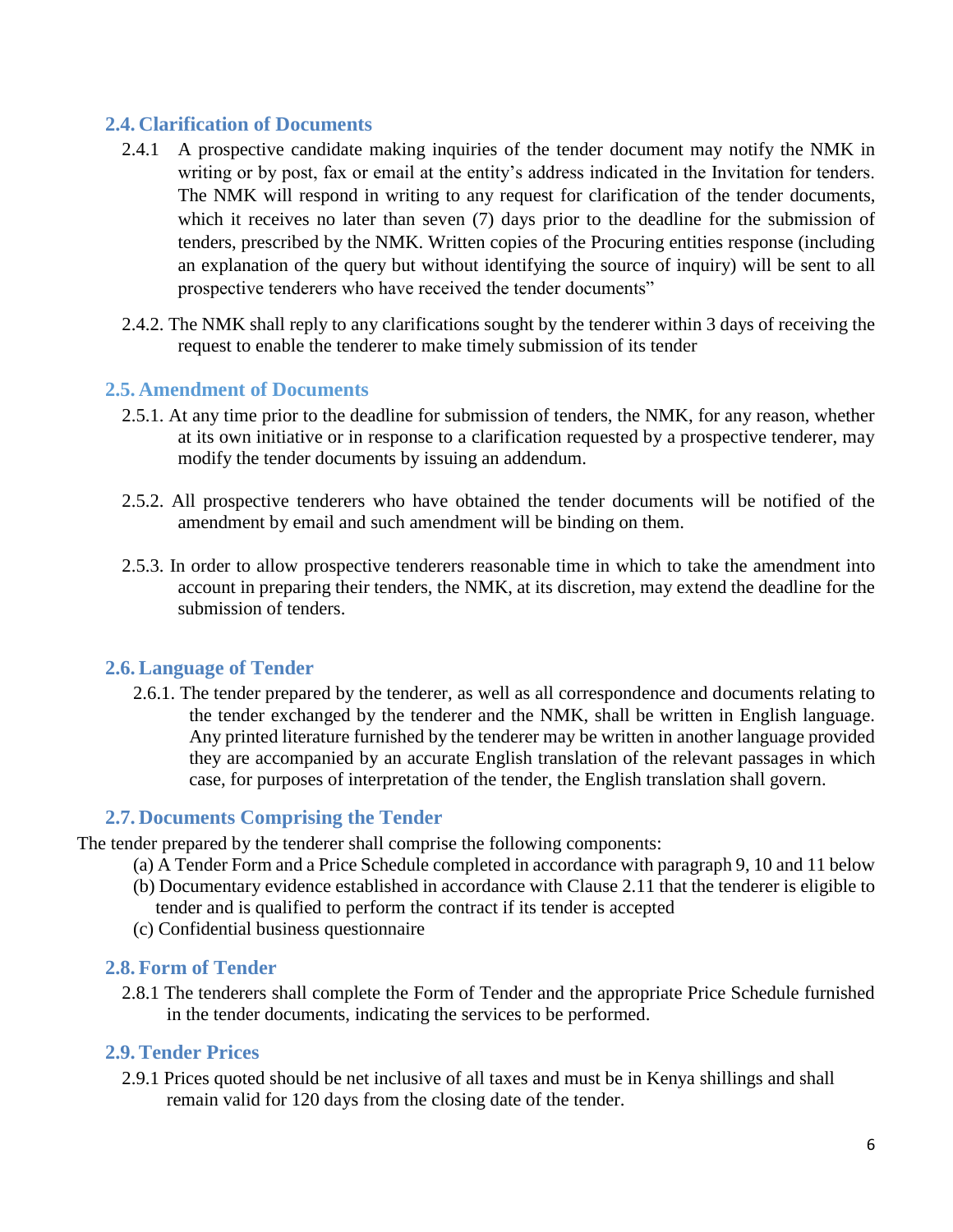- 2.9.2 The Tenderer shall indicate on the form of tender and the appropriate price schedule the unit price and the total prices of the services it proposes to provide under the contract.
- 2.9.3 Prices quoted by the tenderer shall remain fixed during the term of the contract unless otherwise agreed by the parties. A tender submitted with an adjustable price quotation will be treated as non-responsive and will be rejected, pursuant to paragraph 2.22.

## **2.10. Tender Currencies**

2.10.1 Prices shall be quoted in Kenya Shillings.

## **2.11. Tenderers Eligibility and Qualifications.**

- 2.11.1 Pursuant to Clause 2.1 the tenderer shall furnish, as part of its tender, documents establishing the tenderers eligibility to tender and its qualifications to perform the contract if its tender is accepted.
- 2.11.2 The documentary evidence of the tenderers qualifications to perform the contract if its tender is accepted shall establish to NMK's satisfaction that the tenderer has the financial and technical capability necessary to perform the contract.

## **2.12. Tender Security**

- 2.12.1 The tenderer shall furnish, as part of its tender, a tender security for the amount and form specified in the Invitation to tender.
- 2.12.2 The tender security shall be in the amount not exceeding Ksh. 50,000.00 only.
- 2.12.3 The tender security is required to protect the NMK against the risk of Tenderer's conduct which would warrant the security's forfeiture, pursuant to paragraph 2.12.7
- 2.12.4 The tender security shall be denominated in a Kenya Shillings and shall in form of:
	- a) Cash
	- b) A bank guarantee
	- c) Such insurance guarantee approved by the Public Procurement Regulatory Authority (PPRA.

d) A deposit taking microfinance institution, Sacco society, the Youth Enterprise Development

- Fund or the Women Enterprise Fund
- e) Letter of credit
- 2.12.5 Any tender not secured in accordance with paragraph 2.12.1 and 2.12.3 will be rejected by the NMK as non-responsive, pursuant to paragraph 2.20
- 2.12.6 Unsuccessful tenderer's security will be discharged or returned as promptly as possible, but not later than thirty (30) days after the expiration of the period of tender validity prescribed by the NMK.
- 2.12.7 The successful tenderer's tender security will be discharged upon the tenderer signing the contract, pursuant to paragraph 2.29, and furnishing the performance security, pursuant to paragraph 2.30.
- 2.12.8 The tender security may be forfeited:
	- (a) If a tenderer withdraws its tender during the period of tender validity specified by the NMK on the Tender Form; or
	- (b) In the case of a successful tenderer, *if* the tenderer fails:
		- (i) To sign the contract in accordance with paragraph 30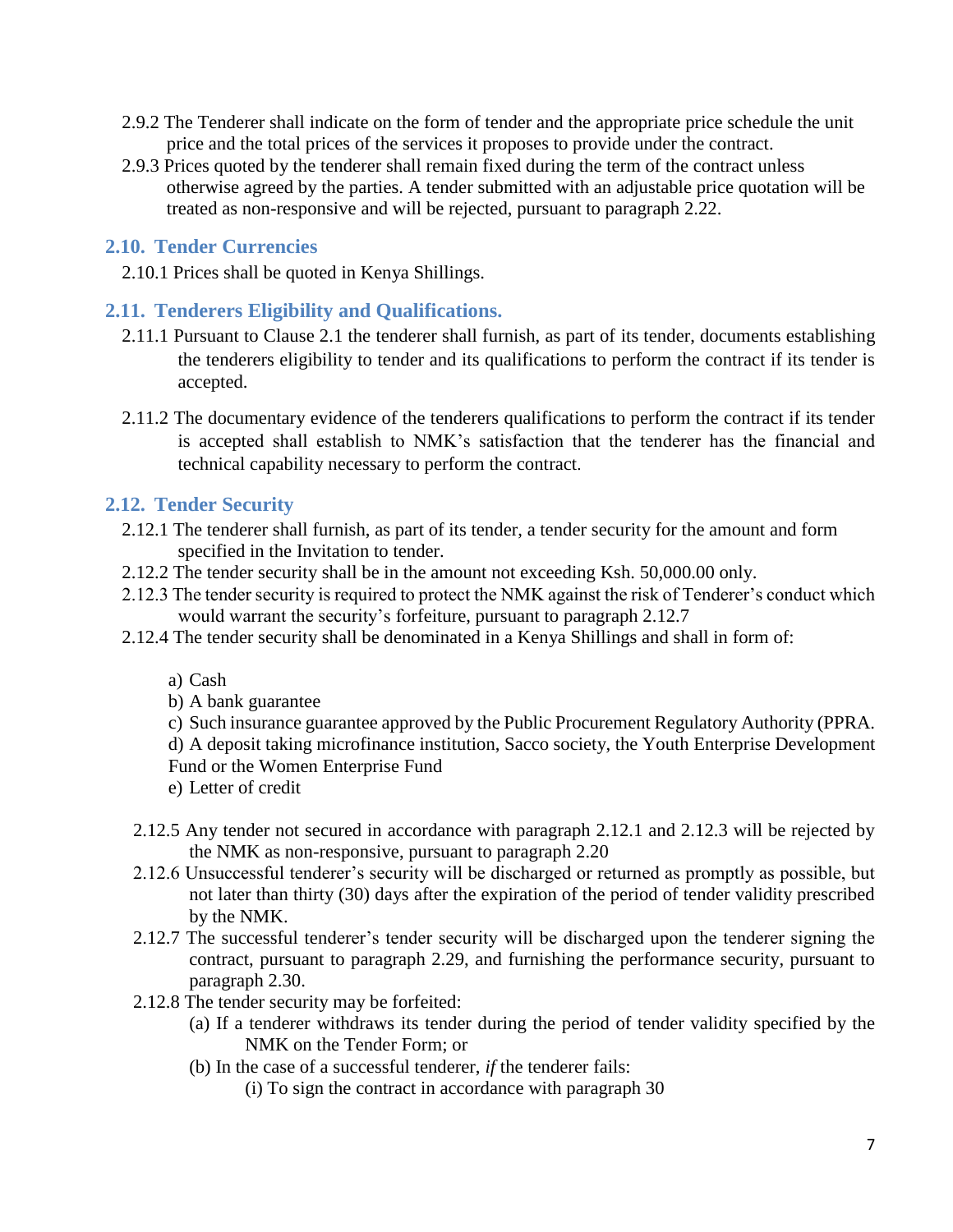Or

(ii) To furnish performance security in accordance with paragraph 31.

(c) If the tenderer rejects, correction of an error in the tender.

# **2.13.Validity of Tenders**

- 2.13.1 Tenders shall remain valid for 120 days or as specified in the invitation to tender after date of tender opening prescribed by the NMK, pursuant to paragraph 2.18. A tender valid for a shorter period shall be rejected by the NMK as nonresponsive.
- 2.13.2 In exceptional circumstances, the NMK may solicit the Tenderer's consent to an extension of the period of validity. The request and the responses thereto shall be made in writing. The tender security provided under paragraph 2.12 shall also be suitably extended. A tenderer may refuse the request without forfeiting its tender security. A tenderer granting the request will not be required nor permitted to modify its tender.

# **1.1. Format and Signing of Tender**

- 2.14.1 The tenderer shall prepare two copies of the tender, clearly */* marking each "ORIGINAL TENDER" and "COPY OF TENDER," as appropriate. In the event of any discrepancy between them, the original shall govern.
- 2.14.2 The original and all copies of the tender shall be typed or written in indelible ink and shall be signed by the tenderer or a person or persons duly authorized to bind the tenderer to the contract. All pages of the tender, except for un-amended printed literature, shall be initialed by the person or persons signing the tender.
- 2.14.3 The tender shall have no interlineations, erasures, or overwriting except as necessary to correct errors made by the tenderer, in which case such corrections shall be initialed by the person or persons signing the tender.

# **1.2. Sealing and Marking of Tenders**

- 2.15.1 The tenderer shall seal the original and each copy of the tender in separate envelopes, duly marking the envelopes as "ORIGINAL" and "COPY." The envelopes shall then be sealed in an outer envelope.
- 2.15.2 The inner and outer envelopes shall:
	- (a) Be addressed to:

#### **The Director General National Museums of Kenya P.O. Box 40658 -00100 Nairobi**

(b) Bear, tender number and name in the invitation to tender and the words: "**DO NOT OPEN BEFORE Tuesday 21st June, 2022 at 12.00 Noon.**

2.15.3 If the outer envelope is not sealed and marked as required by paragraph 2.15.2, the NMK will assume no responsibility for the tender's misplacement or premature opening.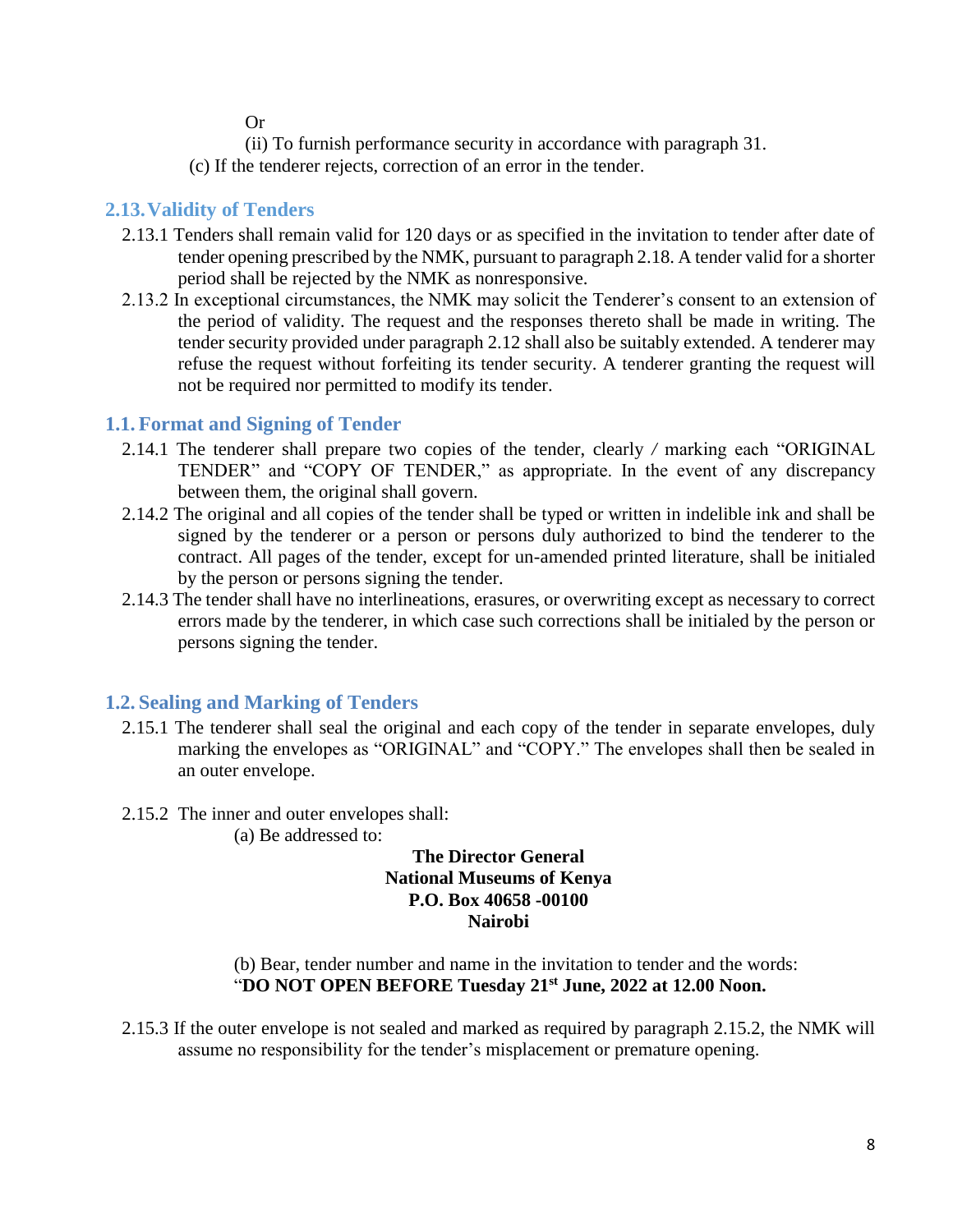# **1.3. Deadline for Submission of Tenders**

- 2.16.1 Tenders must be received by the NMK at the address specified under paragraph 2.15.2 no later than **Tuesday 21st June, 2022 at 12.00 Noon.**
- 2.16.2 The NMK may, at its discretion, extend this deadline for the submission of tenders by amending the tender documents in accordance with paragraph 6, in which case all rights and obligations of the NMK and candidates previously subject to the deadline will thereafter be subject to the deadline as extended.
- 2.16.3 Bulky tenders which will not fit in the tender box shall be received by the NMK as provided for in the appendix.

## **1.4. Modification and withdrawal of tenders**

- 2.17.1 The tenderer may modify or withdraw its tender after the tender's submission, provided that written notice of the modification, including substitution or withdrawal of the tender's is received by the NMK prior to the deadline prescribed for the submission of tenders.
- 2.17.2 The Tenderer's modification or withdrawal notice shall be prepared, sealed, marked, and dispatched in accordance with the provisions of paragraph 2.15. A withdrawal notice may also be sent by cable, but followed by a signed confirmation copy, postmarked not later than the deadline for submission of tenders.
- 2.17.3 No tender may be modified after the deadline for submission of tenders.
- 2.17.4 No tender may be withdrawn in the interval between the deadline for submission of tenders and the expiration of the period of tender validity specified by the tenderer on the Tender Form. Withdrawal of a tender during this interval may result in the Tenderer's forfeiture of its tender security, pursuant to paragraph 2.12.7.
- 2.17.5 The NMK may at any time terminate procurement proceedings before contract award and shall not be liable to any person for the termination.
- 2.17.6 The NMK shall give prompt notice of the termination to the tenderers and on request give its reasons for termination within 14 days of receiving the request from any tenderer.

# **1.5. Opening of Tenders**

- 2.18.1 The NMK will open all tenders in the presence of tenderers' representatives who choose to attend, at NMK Old Boardroom on **Tuesday 21st June, 2022 at 12.00 Noon.** The tenderers' representatives who are present shall sign a register evidencing their attendance.
- 2.18.3 The tenderers' names, tender modifications or withdrawals, tender prices, discounts, and the presence or absence of requisite tender security and such other details as the NMK, at its discretion, may consider appropriate, will be announced at the opening.
- 2.18.4 The NMK will prepare minutes of the tender opening which will be submitted to the tenderers that signed the tender opening register and will have made the request.

# **1.6. Clarification of tenders**

- 2.19.1 To assist in the examination, evaluation and comparison of tenders the NMK may at its discretion, ask the tenderer for a clarification of its tender. The request for clarification and the response shall be in writing, and no change in the prices or substance shall be sought, offered, or permitted.
- 2.19.2 Any effort by the tenderer to influence the NMK in the NMK's tender evaluation, tender comparison or contract award decisions may result in the rejection of the tenderers tender. Comparison or contract award decisions may result in the rejection of the tenderers' tender.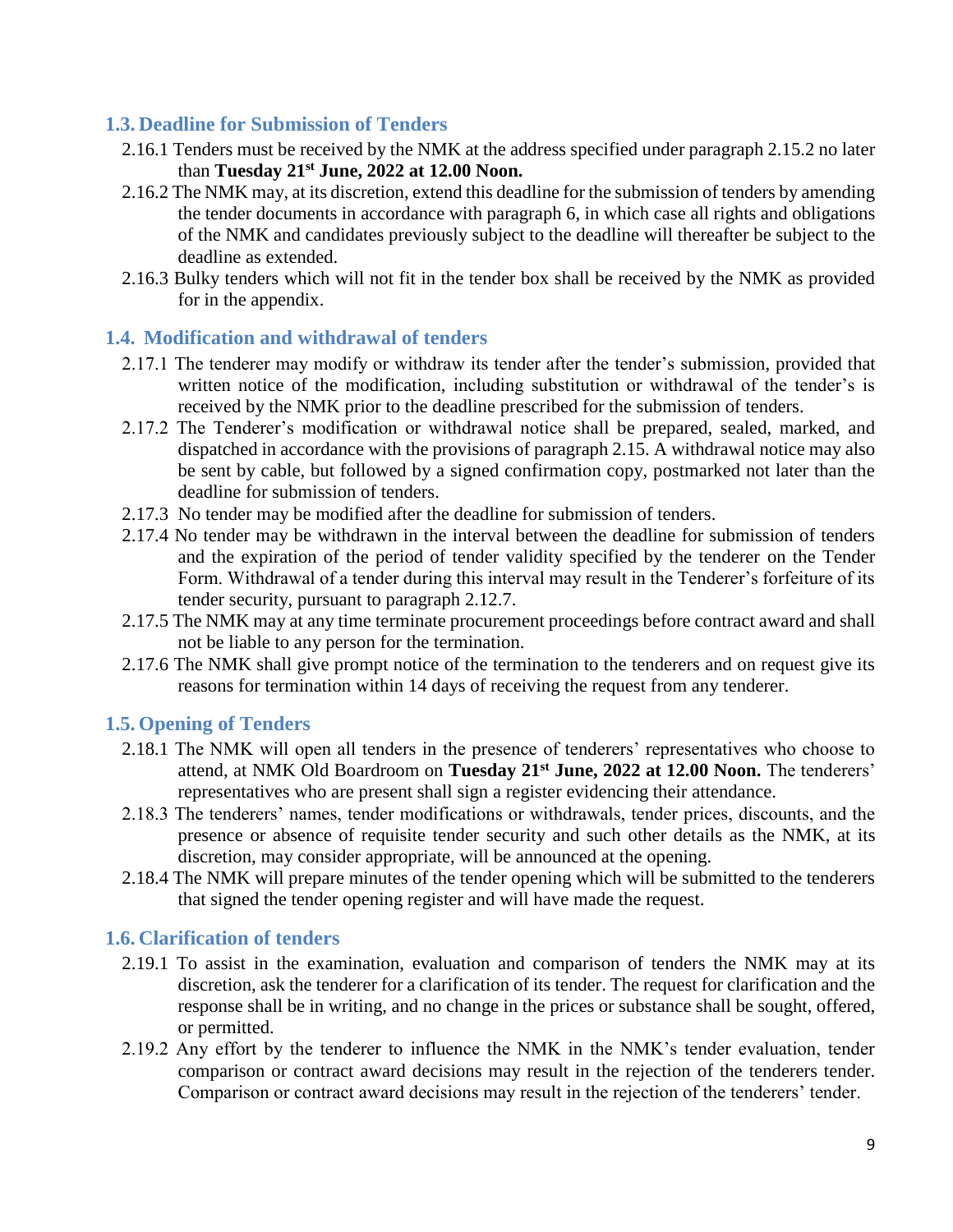# **1.7. Preliminary Examination and Responsiveness**

- 2.20.1 The NMK will examine the tenders to determine whether they are complete, whether any computational errors have been made, whether required securities have been furnished whether the documents have been properly signed, and whether the tenders are generally in order.
- 2.20.2 Arithmetical errors will be rectified on the following basis. If there is a discrepancy between the unit price and the total price that is obtained by multiplying the unit price and quantity, the unit price shall prevail, and the total price shall be corrected. if the candidate does not accept the correction of the errors, its tender will be rejected, and its tender security may be forfeited. If there is a discrepancy between words and figures, the amount in words will prevail.
- 2.20.3 The NMK may waive any minor informality or nonconformity or irregularity in a tender which does not constitute a material deviation, provided such waiver does not prejudice or affect the relative ranking of any tenderer.
- 2.20.4 Prior to the detailed evaluation, pursuant to paragraph 23, the NMK will determine the substantial responsiveness of each tender to the tender documents. For purposes of these paragraphs, a substantially responsive tender is one which conforms to all the terms and conditions of the tender documents without material deviations. The NMK's determination of a tender's responsiveness is to be based on the contents of the tender itself without recourse to extrinsic evidence.
- 2.20.5 If a tender is not substantially responsive, it will be rejected by the NMK and may not subsequently be made responsive by the tenderer by correction of the nonconformity.

#### **1.8. Conversion to a single currency**

2.21.1 All quoted prices should be in Kenya shillings.

#### **1.9.Evaluation and comparison of tenders.**

- 2.22.1 The NMK will evaluate and compare the tenders which have been determined to be substantially responsive, pursuant to paragraph 2.20
- 2.22.2 The comparison shall be of the price including all costs as well as duties and taxes payable on all the materials to be used in the provision of the services.
- 2.22.3 The NMK's evaluation of a tender will take into account, in addition to the tender price, the following factors, in the manner and to the extent indicated in paragraph 2.22.4 and in the technical specifications:
	- (a) Operational plan proposed in the tender;
	- (b) Deviations in payment schedule from that specified in the Special
	- Conditions of Contract;
- 2.22.4 Pursuant to paragraph 22.3 the following evaluation methods will be applied:

#### (a) *Operational Plan.*

The NMK requires that the services under the Invitation for Tenders shall be performed at the time specified in the Schedule of Requirements. Tenders offering to perform longer than the procuring entity's required delivery time will be treated as non-responsive and rejected.

# (b) *Deviation in payment schedule.*

Tenderers shall state their tender price for the payment on a schedule outlined in the special conditions of contract. Tenders will be evaluated on the basis of this base price. Tenderers are, however, permitted to state an alternative payment schedule and indicate the reduction in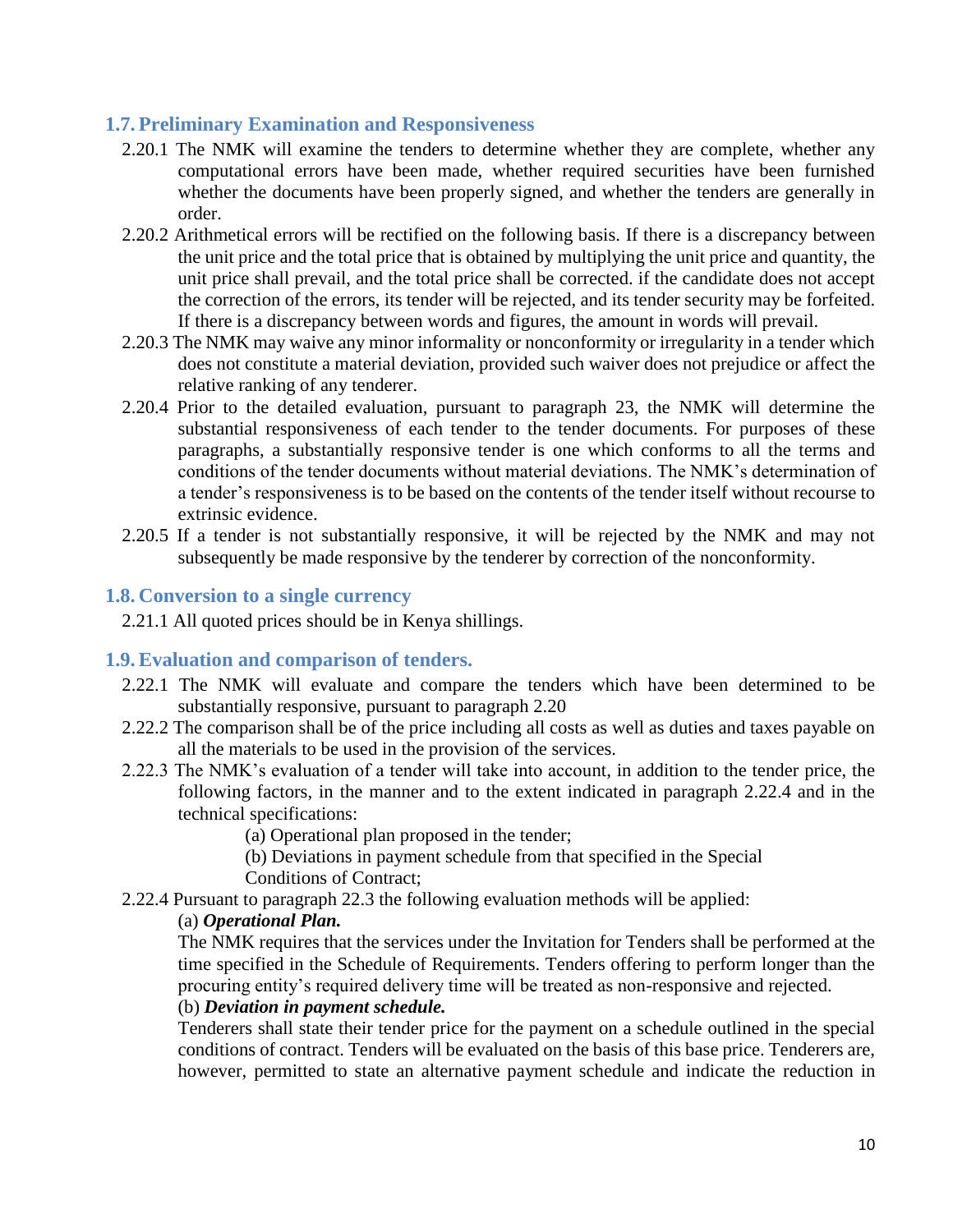tender price they wish to offer for such alternative payment schedule. The NMK may consider the alternative payment schedule offered by the selected tenderer.

- 2.22.5 The tender evaluation committee shall evaluate the tender within 30 days from the date of opening the tender.
- 2.22.6 To qualify for contract awards, the tenderer shall have the following: -

(a) Necessary qualifications, capability experience, services, equipment and facilities to provide what is being procured.

(b) Legal capacity to enter into a contract for procurement

(c) Shall not be insolvent, in receivership, bankrupt or in the process of being wound up and is not the subject of legal proceedings relating to the foregoing

(d) Shall not be debarred from participating in public procurement.

#### **1.10. Contacting the NMK**

- 2.23.1 Subject to paragraph 2.19, no tenderer shall contact the NMK on any matter relating to its tender, from the time of the tender opening to the time the contract is warded.
- 2.23.2 Any effort by a tenderer to influence the NMK in its decisions on tender evaluation tender comparison or contract award may result in the rejection of the tenderers tender.

# **1.11. Award of Contract**

#### a) **Post qualification**

- 2.24.1 In the absence of pre-qualification, the NMK will determine to its satisfaction whether the tenderer that is selected as having submitted the lowest evaluated responsive tender is qualified to perform the contract satisfactorily.
- 2.24.2 The determination will take into account the tenderer's financial and technical capabilities. It will be based upon an examination of the documentary evidence of the tenderers qualifications submitted by the tenderer, pursuant to paragraph 2.1.2, as well as such other information as the NMK deems necessary and appropriate.
- 2.24.3 An affirmative determination will be a prerequisite for award of the contract to the tenderer. A negative determination will result in rejection of the Tenderer's tender, in which event the NMK will proceed to the next lowest evaluated tender to make a similar determination of that Tenderer's capabilities to perform satisfactorily.

#### b) **Award Criteria**

- 2.24.4 Subject to paragraph 2.29 the NMK will award the contract to the successful tenderer whose tender has been determined to be substantially responsive and has been determined to be the lowest evaluated tender, provided further that the tenderer is determined to be qualified to perform the contract satisfactorily.
- 2.24.4 The NMK reserves the right to accept or reject any tender and to annul the tendering process and reject all tenders at any time prior to contract award, without thereby incurring any liability to the affected tenderer or tenderers or any obligation to inform the affected tenderer or tenderers of the grounds for the NMK's action. If the procuring entity determines that none of the tenderers is responsive; the procuring entity shall notify each tenderer who submitted a tender.
- 2.24.5 A tenderer who gives false information in the tender document about its qualification or who refuses to enter into a contract after notification of contract award shall be considered for debarment from participating in future public procurement.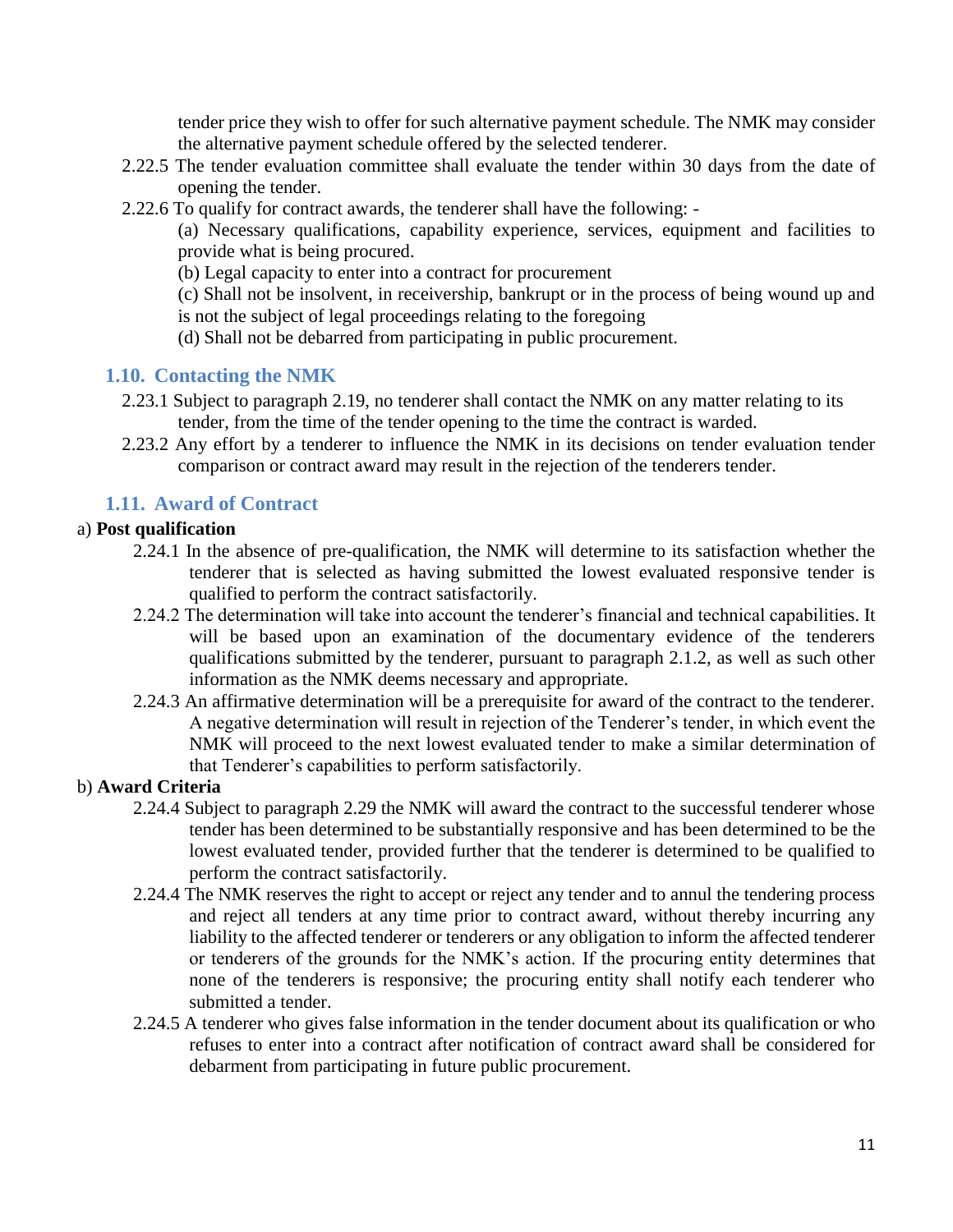## **1.12. Notification of award**

- 2.25.1 Prior to the expiration of the period of tender validity, the Procuring entity will notify the successful tenderer in writing that its tender has been accepted.
- 2.25.2 The notification of award will signify the formation of the Contract subject to the signing of the contract between the tenderer and the NMK pursuant to clause 2.29. Simultaneously the other tenderers shall be notified that their tenders have not been successful.
- 2.25.3 Upon the successful Tenderer's furnishing of the performance security pursuant to paragraph 31, the NMK will promptly notify each unsuccessful Tenderer and will discharge its tender security, pursuant to paragraph 2.12

#### **1.13. Signing of Contract**

- 2.26.1 At the same time as the NMK notifies the successful tenderer that its tender has been accepted, the NMK will simultaneously inform the other tenderers that their tenders have not been successful.
- 2.26.2 Within fourteen (14) days of receipt of the Contract Form, the successful tenderer shall sign and date the contract and return it to the NMK.
- 2.26.3 The parties to the contract shall have it signed within 30 days from the date of notification of contract award unless there is an administrative review request.

#### **1.14. Performance Security**

- 2.27.1 Within thirty (30) days of the receipt of notification of award from the NMK, the successful tenderer shall furnish the performance security in accordance with the Conditions of Contract, in the Performance Security Form provided in the tender documents, or in another form acceptable to the NMK.
- 2.27.2 Failure of the successful tenderer to comply with the requirement of paragraph 2.29 or paragraph 2.30.1 shall constitute sufficient grounds for the annulment of the award and forfeiture of the tender security, in which event the NMK may make the award to the next lowest evaluated or call for new tenders.

#### **1.15. Corrupt or Fraudulent Practices**

- 2.28.1 The NMK requires that tenderers observe the highest standard of ethics during the procurement process and execution of contracts. A tenderer shall sign a declaration that he has not and will not be involved in corrupt or fraudulent practices.
- 2.28.2The NMK will reject a proposal for award if it determines that the tenderer recommended for award has engaged in corrupt or fraudulent practices in competing for the contract in question;
- 2.28.3Further, a tenderer who is found to have indulged in corrupt or fraudulent practices risks being debarred from participating in public procurement in Kenya.

# **2. SECTION III - EVALUATION CRITERIA**

Failure to meet any one of the mandatory requirements shall be a basis for disqualification. It is therefore imperative that the bidder ensures that bid(s) submitted meet all the requirements

# **2.1. Mandatory qualifying Requirements**

i. Copy of Certificate of Registration/Incorporation.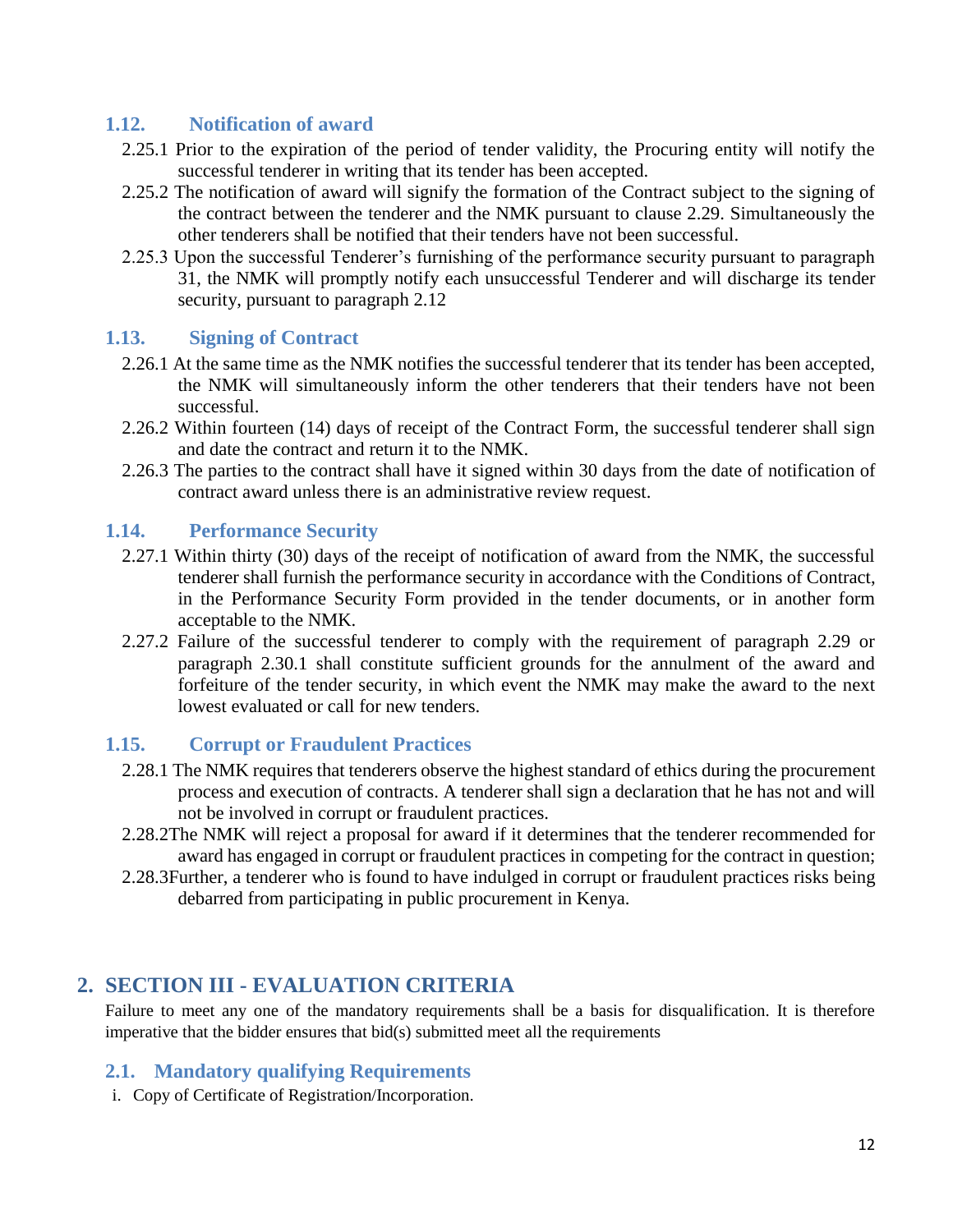- ii. Valid and relevant business permit from county Government
- ii. Copy of current/valid tax compliance certificate issued by the Kenya Revenue Authority.
- iii. A tender security of **Kshs 50,000**.**00** valid for sixty (60) days from the date of opening the proposals.
- iv. Must submit a duly filled confidential business questionnaire in the format provided.
- v. Duly filled and signed site visit Form
- vi. Copies of two (2) years audited financial accounts: 2020 and 2021 or bank statements for the last six months

#### 2.2 **Technical Requirements**

|                        | <b>Description</b>                                                                     |    |  |  |  |  |  |  |
|------------------------|----------------------------------------------------------------------------------------|----|--|--|--|--|--|--|
| 1.                     | Past / present experience in similar assignments                                       | 20 |  |  |  |  |  |  |
|                        | Provide evidence of contracts/ LPOs of four (4) firms (Each evidence                   |    |  |  |  |  |  |  |
|                        | $=5$ marks)                                                                            |    |  |  |  |  |  |  |
| 2.                     | <b>Qualifications</b> and<br>experience of key staff for servicing<br><b>of</b>        |    |  |  |  |  |  |  |
|                        | generators(15mks)                                                                      |    |  |  |  |  |  |  |
|                        |                                                                                        |    |  |  |  |  |  |  |
|                        | a) Qualifications of key technical staff (10mks)                                       |    |  |  |  |  |  |  |
|                        | A post graduate qualification in engineering or equivalent<br>i)<br>$(15$ mks $)$      | 30 |  |  |  |  |  |  |
|                        | Bachelor's qualification in related discipline (10mks)<br>$\rm ii)$                    |    |  |  |  |  |  |  |
|                        | Diploma holders (5mks)<br>$\overline{iii}$                                             |    |  |  |  |  |  |  |
|                        |                                                                                        |    |  |  |  |  |  |  |
|                        | b) Experience of key technical staff (10mks)                                           |    |  |  |  |  |  |  |
|                        | 10 years and above (15mks)<br>i)                                                       |    |  |  |  |  |  |  |
|                        | 5 years and below 10 years (10mks)<br>$\mathbf{ii}$                                    |    |  |  |  |  |  |  |
|                        | Above 3 years and below 5yrs (5mks)<br>$\overline{iii}$                                |    |  |  |  |  |  |  |
|                        | Below 3 years (1mk)<br>iv)                                                             |    |  |  |  |  |  |  |
| 3.<br>$\overline{4}$ . | Evidence of Manufacturers accreditations as a service/support agent                    | 10 |  |  |  |  |  |  |
|                        | Volume of business handled in the last three (3) years (Attach evidence) (15<br>marks) | 20 |  |  |  |  |  |  |
|                        | i.<br>Over Kshs. 5 million (20 marks)                                                  |    |  |  |  |  |  |  |
|                        | ii.<br>Over Kshs. 3 million and below 5 million (15 marks)                             |    |  |  |  |  |  |  |
|                        | Over 1 million and below 3 million (10 marks)<br>iii.                                  |    |  |  |  |  |  |  |
|                        | Below 1 million (1 mark)<br>iv.                                                        |    |  |  |  |  |  |  |
| 5.                     | Liquidity Ratio (To be calculated from submitted audited accounts                      | 10 |  |  |  |  |  |  |
|                        | $(10$ mks $)$                                                                          |    |  |  |  |  |  |  |
|                        | i)<br>$1:2 \&$ above = 10 marks                                                        |    |  |  |  |  |  |  |
|                        | $\mathbf{ii}$<br>$1:1.99 = 5$ marks                                                    |    |  |  |  |  |  |  |
|                        | $1: 0.5 - 0.99 = 3$ marks<br>$\overline{\text{iii}}$                                   |    |  |  |  |  |  |  |
|                        | $1: < 0.5 = 1$ mark1<br>iv)                                                            |    |  |  |  |  |  |  |
| 6.                     | Profitability ratio(To<br>calculated<br>from<br>submitted<br>audited<br>be             | 10 |  |  |  |  |  |  |
|                        | accounts=10mks)                                                                        |    |  |  |  |  |  |  |
|                        | i.<br>20% and above $= 10$ marks                                                       |    |  |  |  |  |  |  |
|                        | $\ddot{\mathbf{i}}$ .<br>15% - 19% = 5 marks                                           |    |  |  |  |  |  |  |
|                        | iii.<br>10\% - 14\% = 3 marks                                                          |    |  |  |  |  |  |  |
|                        | 1% $-9\% = 1$ mark<br>iv)                                                              |    |  |  |  |  |  |  |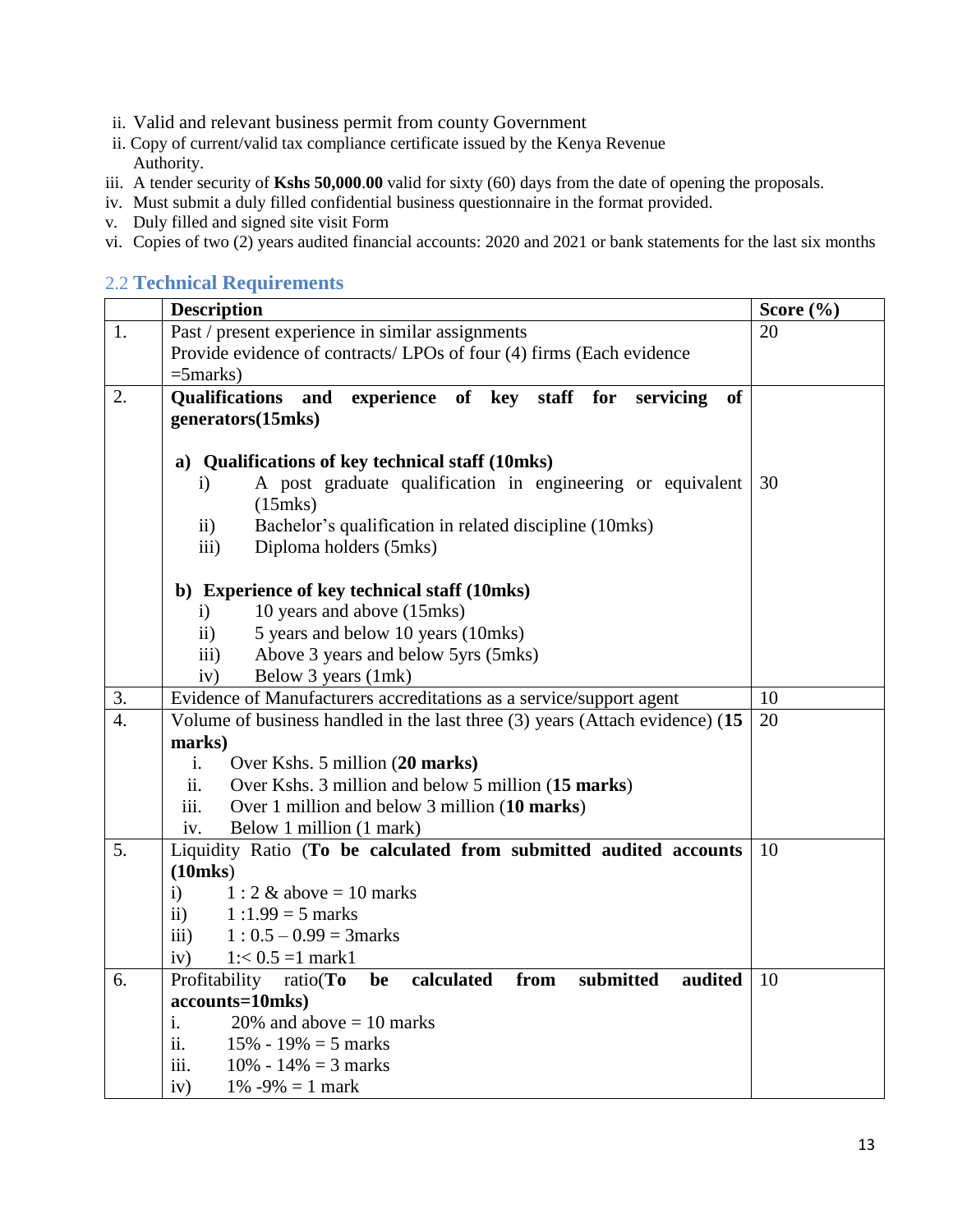#### a. **Financial Evaluation Criteria**

Financial Evaluation shall constitute 20% of the total evaluation score.

The formulae for determining the financial score (SF) shall be as follow;

**SF – 20\* fm/f** 

#### **Where;**

SF – Financial Score

FM - The lowest price quoted

F – The price of the bid under consideration

#### **(The lowest price quoted will be allocated the maximum score of 20)**

**b. Combined technical and financial scores**

The following formula shall be used

 $T.S (80\%) + (20\%) = T.T.L (100\%)$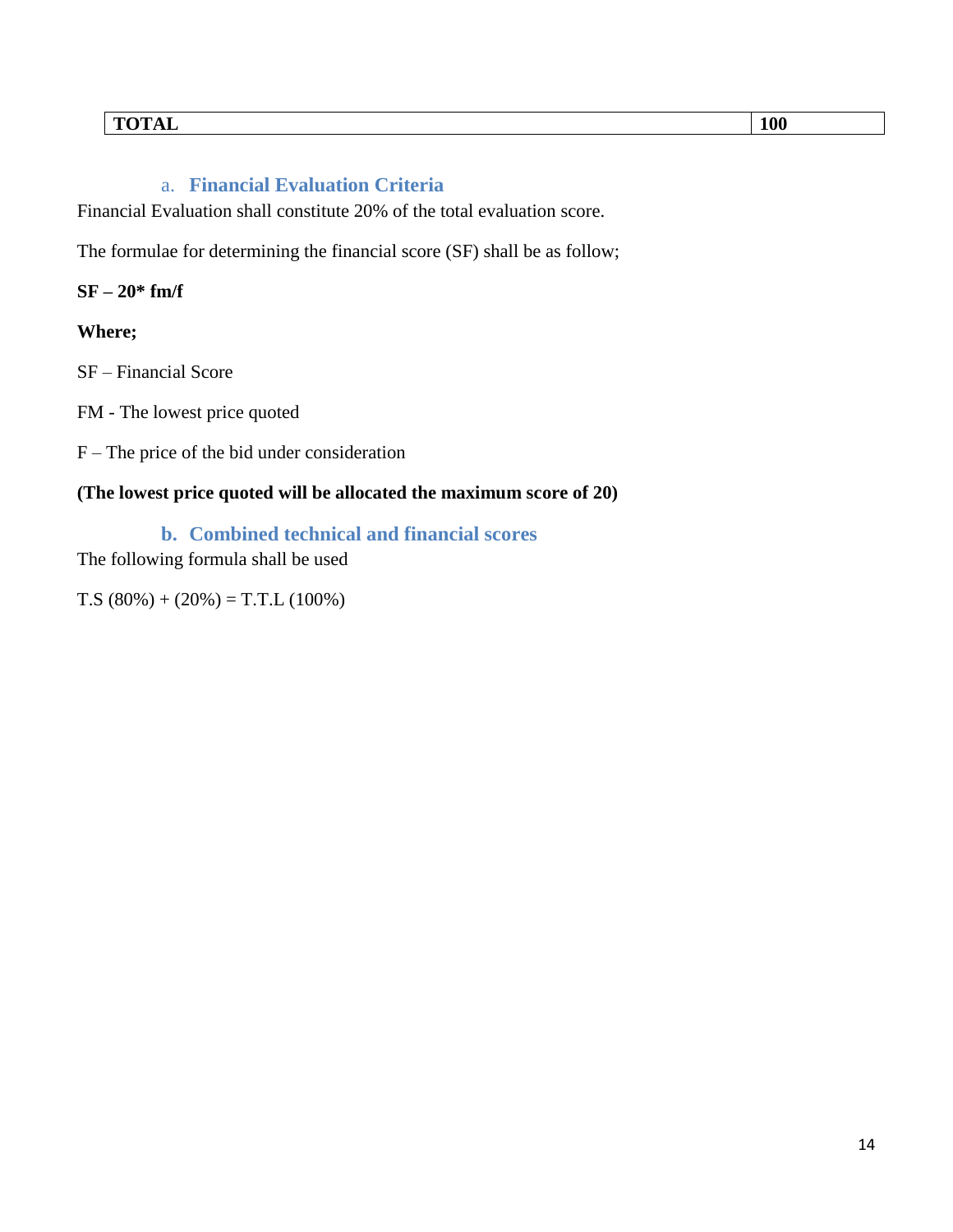# **4**. **SECTION IV- SERVICE DETAILS**

Interested bidders should arrange to visit the National Museums of Kenya – Generator Building.

#### **STANDBY GENSET**

Engine Model- TAD1641GE

Volvo Penta

#### Serial No.-2016014529

#### $KVA - 500$

#### RPM- 1500

On a Quarterly basis, successful bidders will be expected to;

- 1. Inspect the Generator visually for any leaks or obvious defects prior to cleaning or starting
- 2. Check hours of operation to indicate the level of service required
- 3. Run the generator prior to service or adjustment to check on the current operating condition
- 4. Radiator is checked for any physical damage or leakages. Observe condition of radiator water; look for signs of oil, or foreign matter in the water. Coolant content should also be checked.
- 5. Radiators should receive full jet washing to ensure the matrix is free of dirt and the air flow is correctly maintained. Radiator hoses are fully inspected for excessive wear or potential leakage.
- 6. Check fuel filter for indication of the condition of stored fuel and for any particles in the filter
- 7. If the major service is required, oil, fuel and air filters are replaced to the manufacturer's laid down recommendations. High quality oil as recommended by the manufacturer is used. This usually is at 200 hours of operation for engine oil, fuel and oil filters and 400 hours for air filter or every twelve months whichever occurs first.
- 8. The generator is fully cleaned and the condition of the engine wiring, starter motor and alternator fully inspected
- 9. Battery acid is checked and topped up if required, each cell is checked with the hydrometer and overall voltage/charging system tested. Terminals are checked, cleaned and tightened as required
- 10 Following the above checks, the generator is run off load and all servicing checked
- 11 All gauges and instruments for the unit are checked for correct operation
- 12 Alternator is checked for any moisture and insulation tests are carried out. AVR is checked and recalibrated if required
- 13. Generator panel is then checked, contactors are cleaned and checked for any arcing or malfunction, wiring is checked and all terminals for loose connections. System alarm sensors are all checked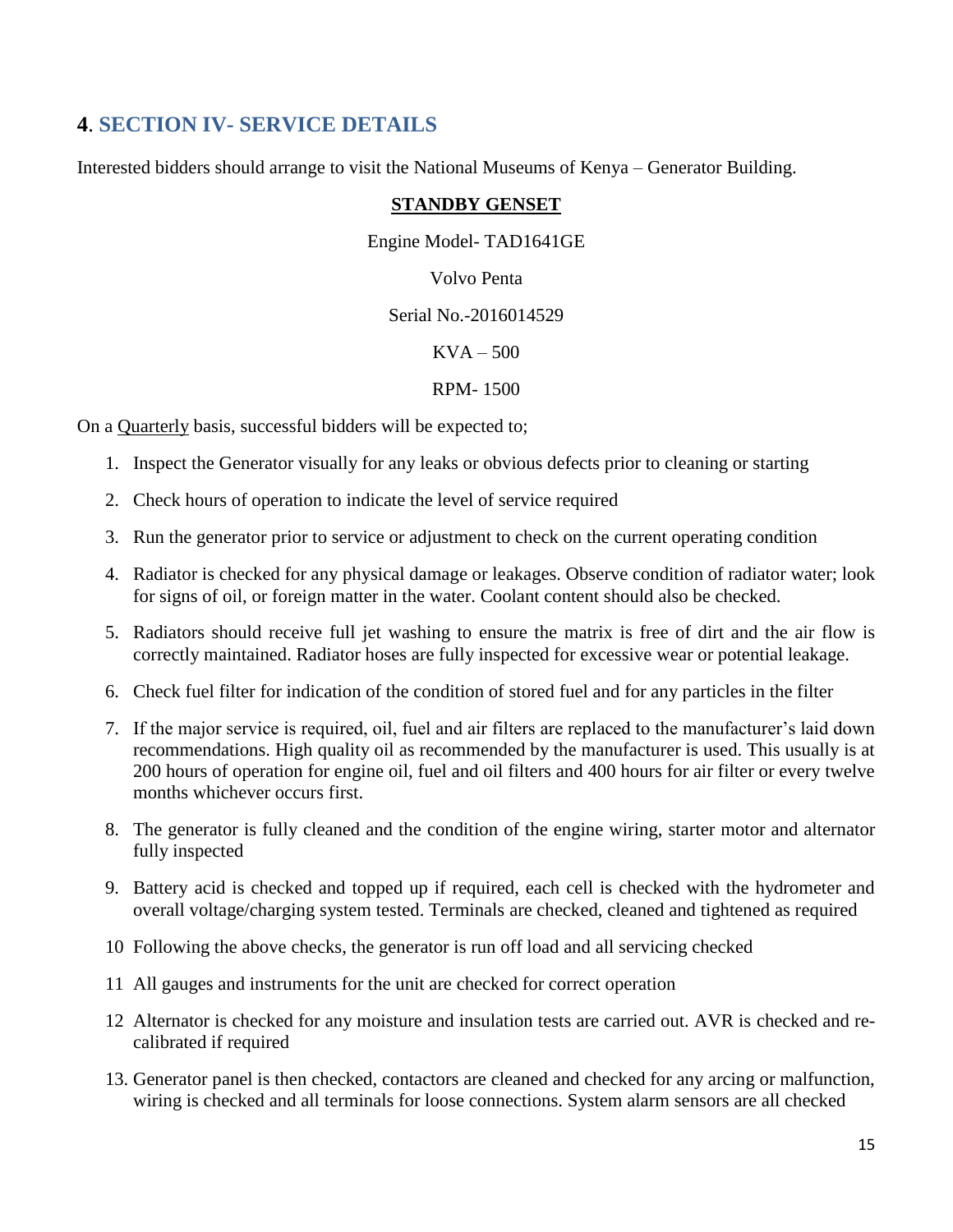- 14. Machine is tested on load and automatic mains failure is checked and generator operation is monitored
- 15. Avail a technician whenever required.

# **NOTE: The contractor shall be paid as per the signed job cards.**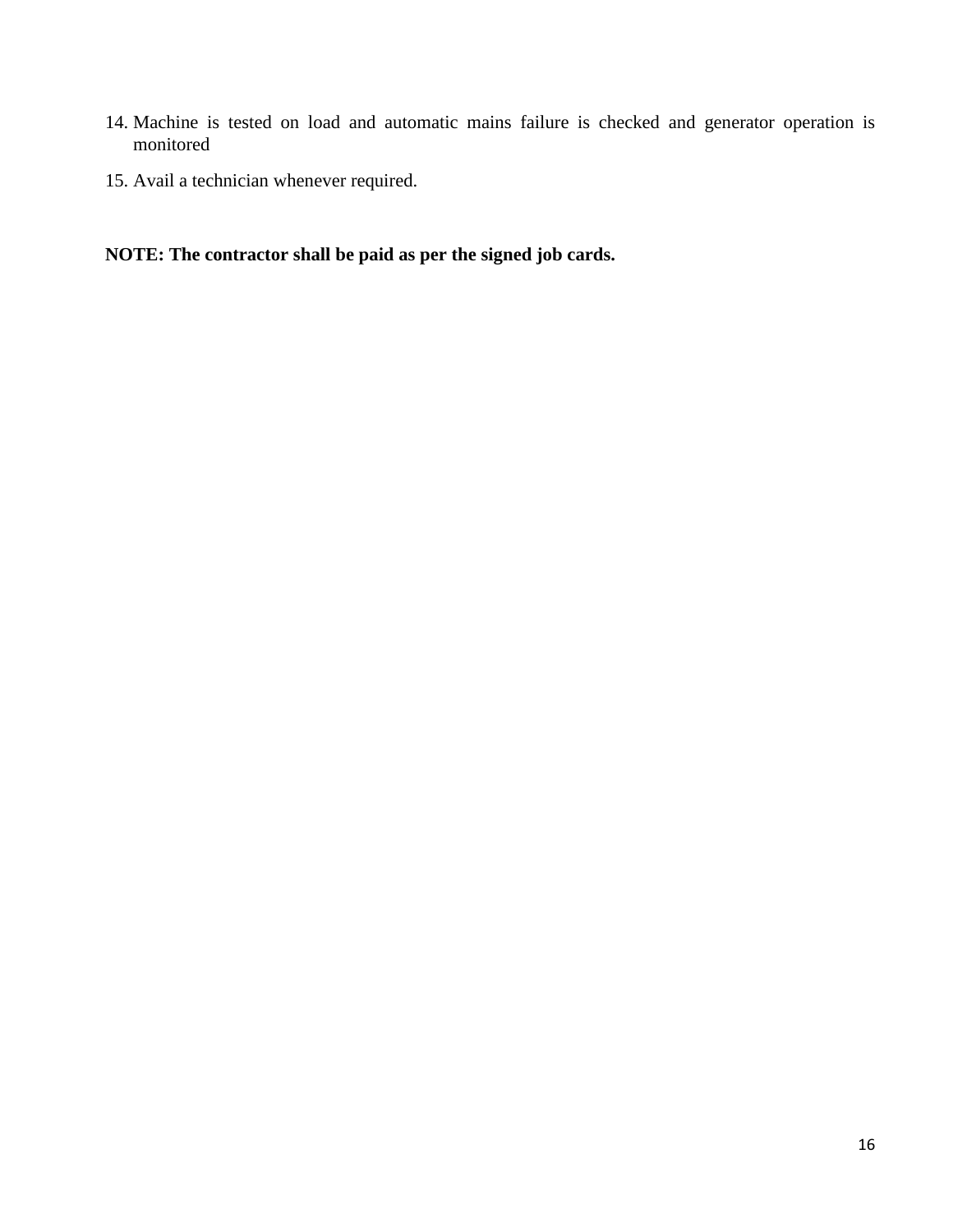#### **FORM F1 FORM OF TENDER**

| <b>TO: National Museums of Kenya</b> | [Date] |
|--------------------------------------|--------|
|                                      |        |

#### *Tender Nmae……………….*

Dear Sir,

In accordance with the Tender Instructions and Schedule of Rates for the execution of the above named service we, the undersigned offer to …………… services therein at the our quoted rates on the Price Schedule Form F2.

 We undertake, if our tender is accepted, to commence the service as per the agreed schedule after the receipt of the NMK's Representative's notice to commence, and to provide these services complete the in the Contract within the time stated.

We agree to abide by this tender until *[Insert date]*, and it shall remain binding upon us and may be accepted at any time before that date.

Unless and until a formal Agreement is prepared and executed this tender together with your written acceptance thereof, shall constitute a binding Contract between us.

We understand that you are not bound to accept the lowest or any tender you may receive.

Dated this \_\_\_\_\_\_\_\_\_\_\_\_\_\_\_\_\_\_\_\_ day of \_\_\_\_\_\_\_\_\_\_\_\_\_\_\_\_20\_\_\_\_\_\_\_\_\_\_\_\_\_\_\_\_

Signature \_\_\_\_\_\_\_\_\_\_\_\_\_\_\_\_\_\_in the capacity of\_\_\_\_\_\_\_\_\_\_\_\_\_\_\_\_\_\_\_

Duly authorized to sign tenders for and on behalf of *\_\_\_\_\_\_\_\_\_\_\_\_\_\_\_\_\_\_\_\_\_\_\_\_\_\_\_\_\_\_\_[Name of* Tenderer] of *\_\_\_\_\_\_\_*\_\_\_\_\_\_\_\_\_\_\_\_\_\_\_\_\_\_\_\_\_\_\_\_[*Address of Tenderer]*

Witness:

| Name      |  |
|-----------|--|
| Address   |  |
| Signature |  |
|           |  |

Date\_\_\_\_\_\_\_\_\_\_\_\_\_\_\_\_\_\_\_\_\_\_\_\_\_\_\_\_\_\_\_\_\_\_\_\_\_\_

17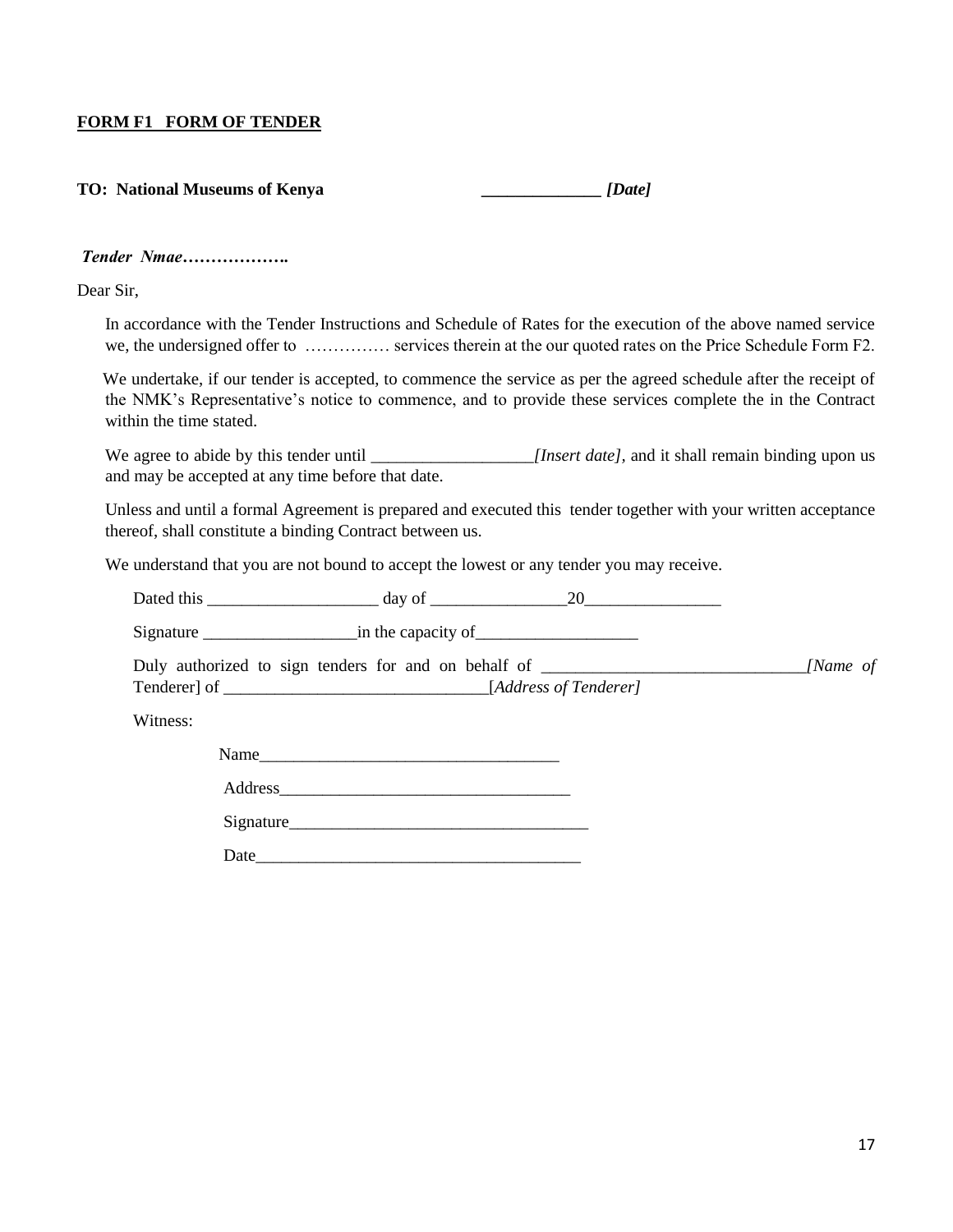#### FORM F2 : PRICE SCHEDULE

| N <sub>0</sub> | <b>Item Description</b>                   | <b>Charges</b><br>per<br>Quarter<br>(Kshs) | <b>Total Charges</b><br>Year<br>per<br>(Kshs) |
|----------------|-------------------------------------------|--------------------------------------------|-----------------------------------------------|
| 1,             | Engine Model-TAD1641GE                    |                                            |                                               |
|                | Volvo Penta                               |                                            |                                               |
|                | Serial No.-2016014529 KVA – 500 RPM- 1500 |                                            |                                               |
|                | <b>TOTAL</b>                              |                                            |                                               |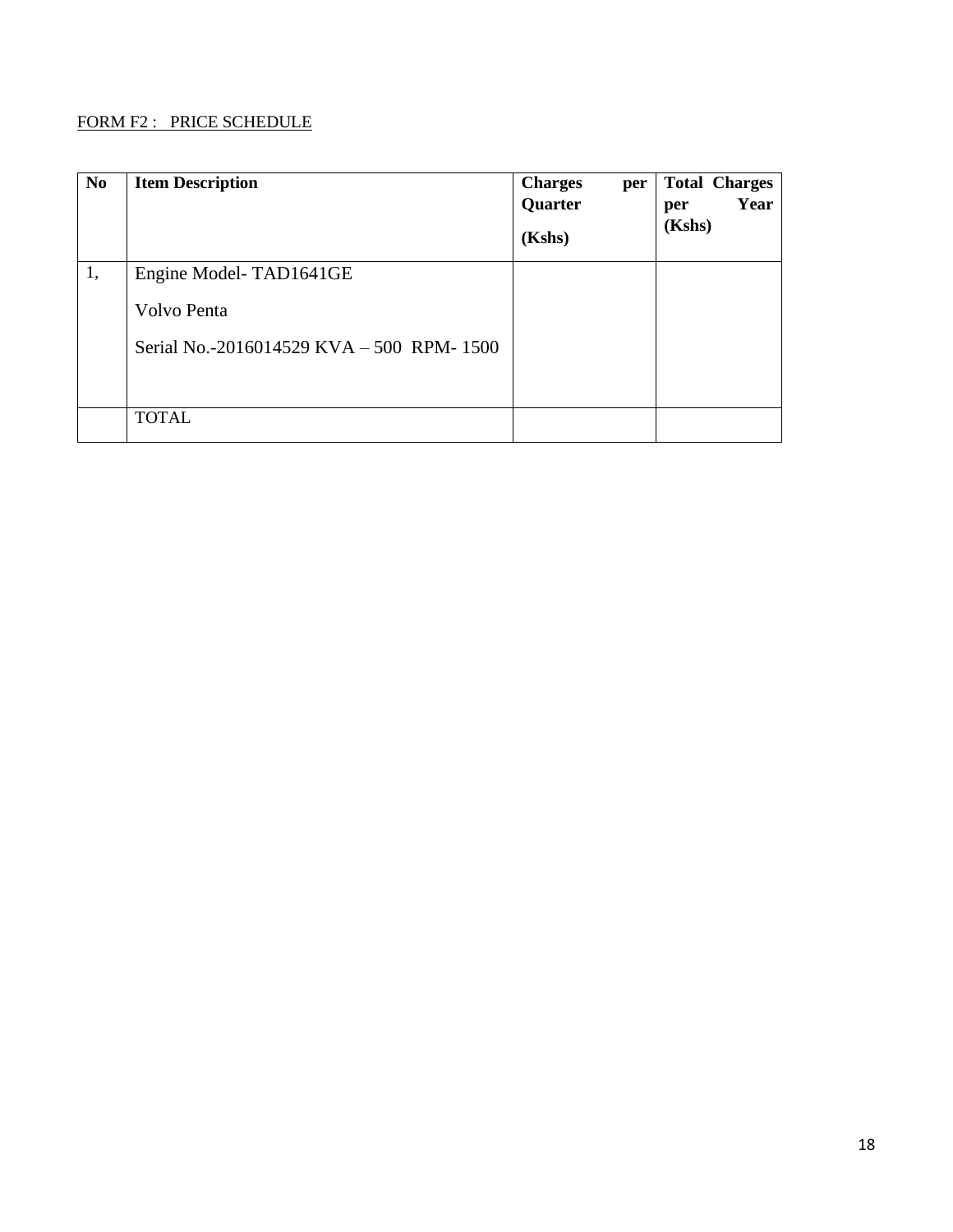# **vii. SECTION V - STANDARD FORMS**

**a. Form of Tender**

Date and the set of  $\sim$ 

Tender No.\_\_\_\_\_\_\_\_\_\_\_\_\_\_\_\_\_\_\_\_\_\_\_

To

**The Director General**

**National Museums of Kenya**

#### **P.O. Box 40658 -00100**

#### **Nairobi**

- 7. Having examined the tender documents, which is hereby duly acknowledged, we, the undersigned, offer to provide Security Services in conformity with the said tender documents for the sum of . ………………………………………… or such other sums as may be ascertained in accordance with the Schedule of Prices attached herewith and made part of this Tender.
- 8. We undertake, if our Tender is accepted, to provide the services in accordance with the Scope of Work.
- 3. If our Tender is accepted, we will obtain the tender guarantee in a sum equivalent to 2 percent of the Contract Price for the due performance of the Contract, in the form prescribed by NMK.
- 4. We agree to abide by this Tender for a period of 120 days from the date fixed for tender opening of the Instructions to tenderers, and it shall remain binding upon us and may be accepted at any time before the expiration of that period.
- 5. Until a formal Contract is prepared and executed, this Tender, together with your written acceptance thereof and your notification of award, shall constitute a binding Contract between us.

| Dated this | day of | 20 |
|------------|--------|----|
|            |        |    |
| Signature  |        |    |
|            |        |    |
|            |        |    |

Duly authorized to sign tender for and on behalf of\_\_\_\_\_\_\_\_\_\_\_\_\_\_\_\_\_\_\_\_\_\_\_\_\_\_\_\_\_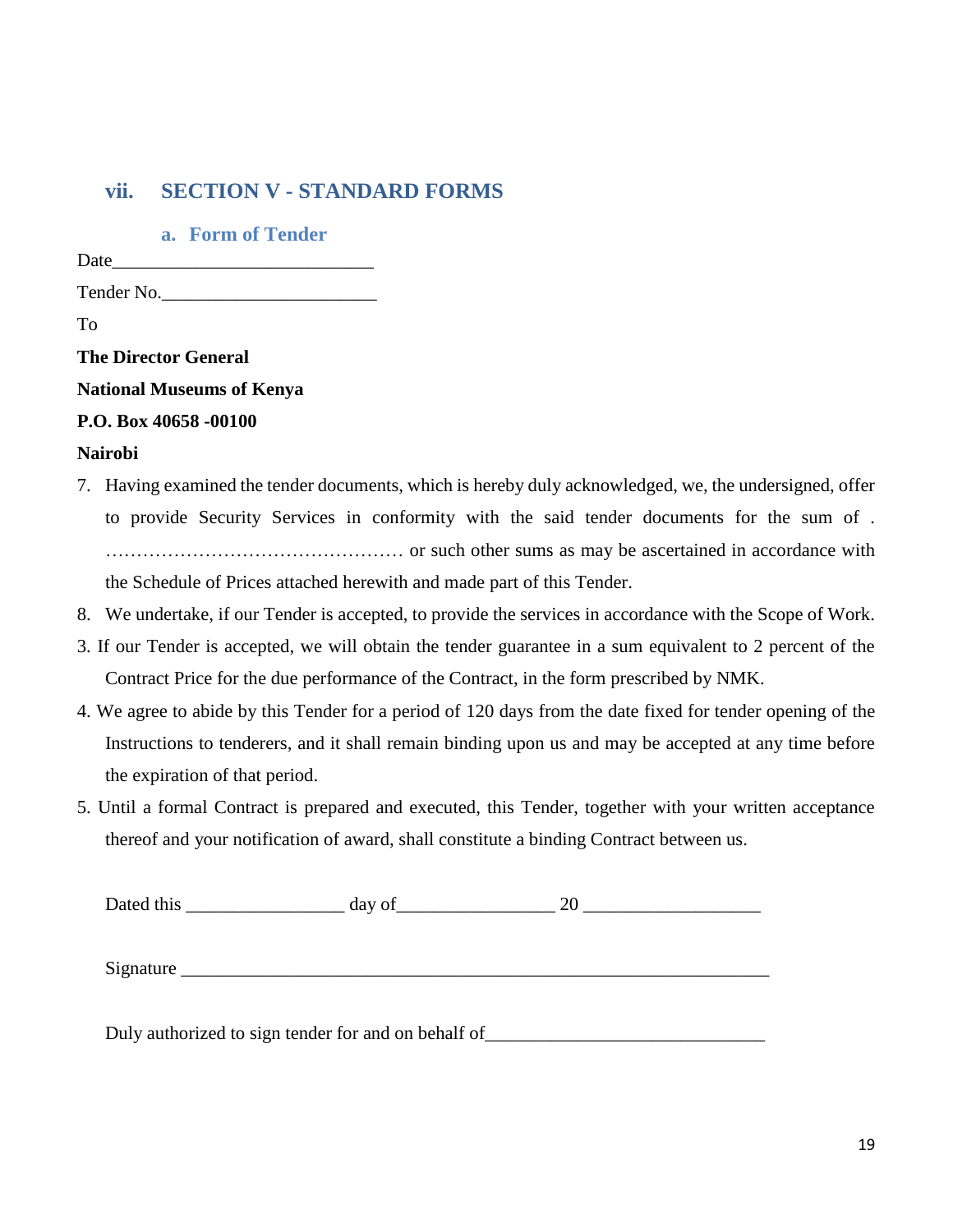#### **b. Contract Form**

|  |  |  | THIS AGREEMENT made the __day of ____20___betweenNMK on one part and                                   |  |  |  |  |  |
|--|--|--|--------------------------------------------------------------------------------------------------------|--|--|--|--|--|
|  |  |  |                                                                                                        |  |  |  |  |  |
|  |  |  | tenderer](hereinafter called "the tenderer") WHEREAS the NMK invited tenders for certain materials and |  |  |  |  |  |
|  |  |  |                                                                                                        |  |  |  |  |  |
|  |  |  | the tenderer for the supply of those materials and spares in the spares in the sum of                  |  |  |  |  |  |
|  |  |  |                                                                                                        |  |  |  |  |  |

#### NOW THIS AGREEMENT WITNESSETH AS FOLLOWS:

1. In this Agreement words and expressions shall have the same meanings as are respectively

assigned to them in the Conditions of Contract referred to.

2. The following documents shall be deemed to form and be read and construed as part

of this Agreement, viz.:

(a) The Tender Form and the Price Schedule submitted by the tenderer;

(b) The Schedule of Requirements;

(c) The Technical Specifications;

(d) The General Conditions of Contract;

(e) The Special Conditions of Contract; and

(f) The NMK's Notification of Award.

3. In consideration of the payments to be made by the NMK to the tenderer as hereinafter mentioned, the tenderer hereby covenants with the NMK to provide the materials and spares and to remedy defects therein in conformity in all respects with the provisions of the Contract

4. The NMK hereby covenants to pay the tenderer in consideration of the provision of the materials and spares and the remedying of defects therein, the Contract Price or such other sum as may become payable under the provisions of the contract at the times and in the manner prescribed by the contract.

IN WITNESS whereof the parties hereto have caused this Agreement to be executed in accordance with their respective laws the day and year first above written.

| Signed, sealed, delivered by | the | (for the NMK)      |
|------------------------------|-----|--------------------|
| Signed, sealed, delivered by | the | (for the tenderer) |
| In the presence of           |     |                    |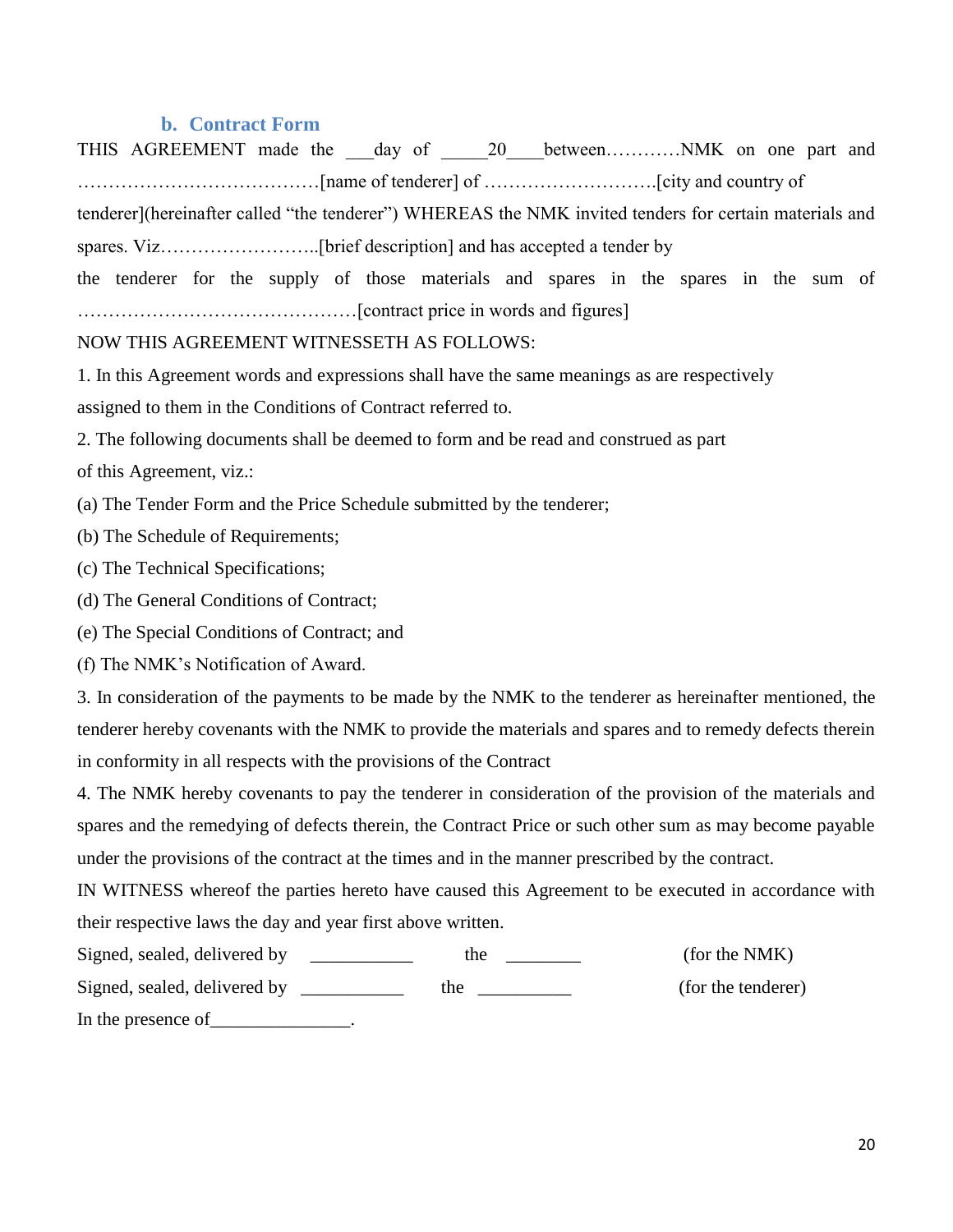# 6. **CONFIDENTIAL BUSINESS QUESTIONNAIRE**

You are requested to give the particulars indicated in Part 1 and either Part 2 (a), 2(b) or 2(c) whichever applied to your type of business. You are advised that it is a serious offence to give false information on this form.

### **Part 1 General**

|  | Maximum value of business which you can handle at any one time – Kshs |  |
|--|-----------------------------------------------------------------------|--|
|  |                                                                       |  |
|  |                                                                       |  |
|  |                                                                       |  |

#### **Part 2 (a) – Sole Proprietor**

# **Part 2 (b) – Partnership**

| Given details of partners as follows        |
|---------------------------------------------|
| Name Nationality Citizenship details Shares |
|                                             |
|                                             |
|                                             |
|                                             |

# **Part 2 (c) – Registered Company**

Private or Public

State the nominal and issued capital of company Nominal Kshs :……………………………………………………………………………. Issued Kshs: ……………………………………………………………………………… Give details of all directors as follows

| NO.      | <b>NAME</b> | <b>NATIONALITY</b> | <b>CITIZENSHIP</b> | <b>SHARE DETAILS</b> |
|----------|-------------|--------------------|--------------------|----------------------|
|          |             |                    |                    |                      |
| <u>.</u> |             |                    |                    |                      |
|          |             |                    |                    |                      |

Date……………………………………………………Signature of Candidate…………………………………………………………………………………………